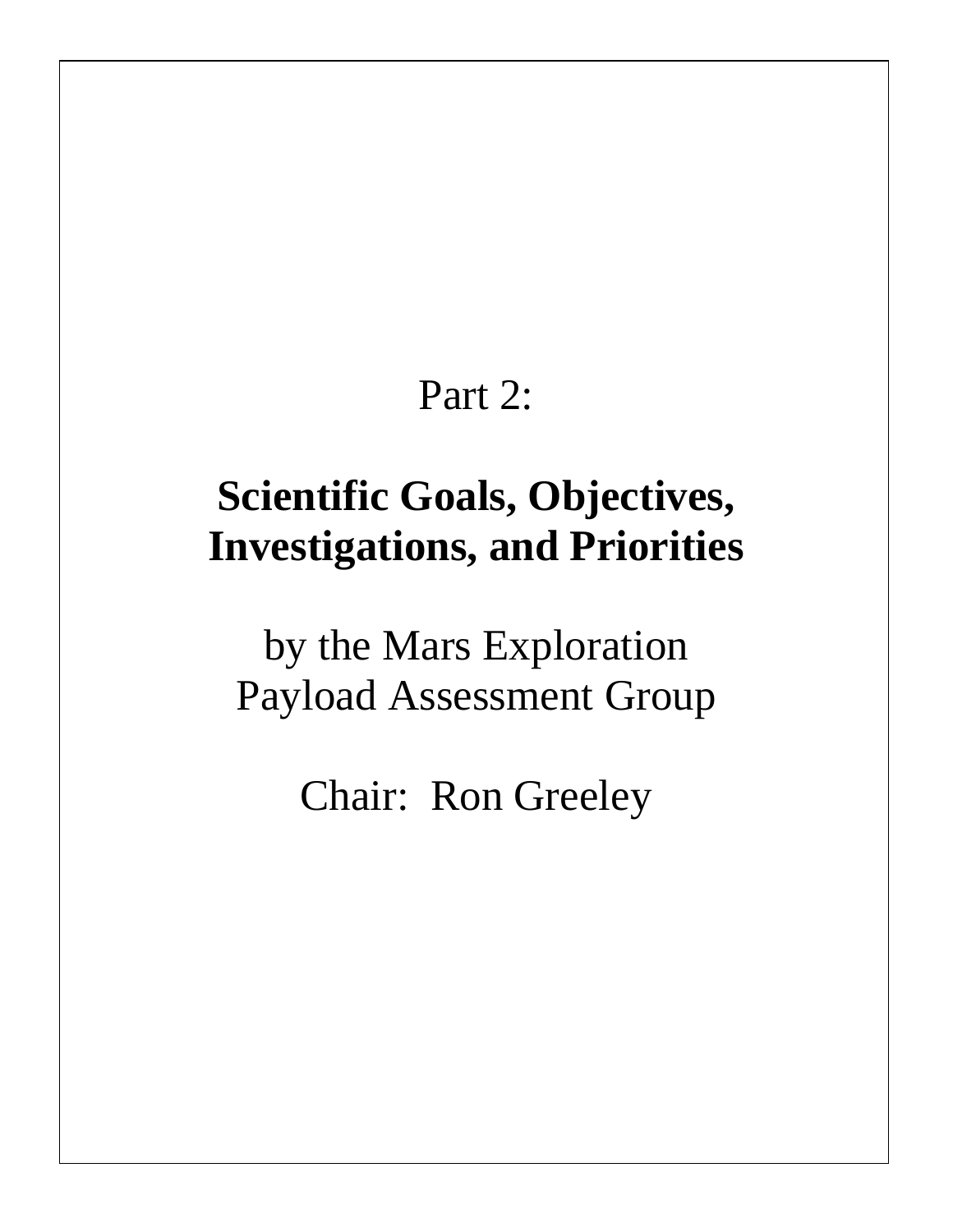This document is the result of a series of meetings and workshops (Table 1) collectively involving more than 110 individuals from the Mars community with representatives from universities, research centers and organizations, industry, and international partners for Mars exploration. Although the effort was focused through activities of the *Mars Exploration Payload Analysis Group (MEPAG,* chaired by R. Greeley), participation has been much wider, as indicated in Appendix 2, and builds on the work of the *Mars Expeditions Science Group* led by D. McCleese.

Initial discussions and earlier drafts of this document were centered on Mars Program goals related to *Life, Climate, and Resources,* with the crosscutting theme of "follow the water." It generally has been recognized that geological sciences and investigations that would lead to exploration by humans were incorporated in the "Resources" goal. The consensus reached in August 2000 was that the program **goals** should be recast as *Life, Climate, Geology, and Preparation (for Human Exploration), with "water" remaining a* crosscutting theme.

|              |                                 | # of participants |
|--------------|---------------------------------|-------------------|
| <b>MAST</b>  | $11-12$ Jan. 2000               | 5                 |
| MEPAG/MPRG   | $22 - 24$ Feb. $2000$           | 101               |
| MAST         | 6 Jun. 2000                     | 8                 |
| <b>MAST</b>  | weekly/semi-monthly<br>telecons | $3-6$             |
| <b>MEPAG</b> | 8-10 Aug. 2000                  | 49                |
| <b>MAST</b>  | $1$ Nov. $2000$                 | 12                |
| <b>MEPAG</b> | 15-17 Nov. 2000                 | 65                |

The **objectives**, **investigations,** and **measurements** needed for the exploration of Mars have been formulated and prioritized by subgroups of participants focused on the four principal exploration goals. Individuals were free to participate in more than one group during workshops and there were intergroup critiques of the objectives, investigations, and measurements, the results of which are reflected here.

Within each objective, the investigations are listed in priority order as determined within each discipline. There was no attempt to synthesize the overall set of investigations, but it was recognized that synergy among the various goals and objectives could alter the priorities in an overall strategy. Completion of all the investigations will require decades of effort. It is recognized that many investigations will never be truly complete (even if they have a high priority) and that evaluations of missions should be based on how well the investigations are addressed. While priorities should influence the sequence in which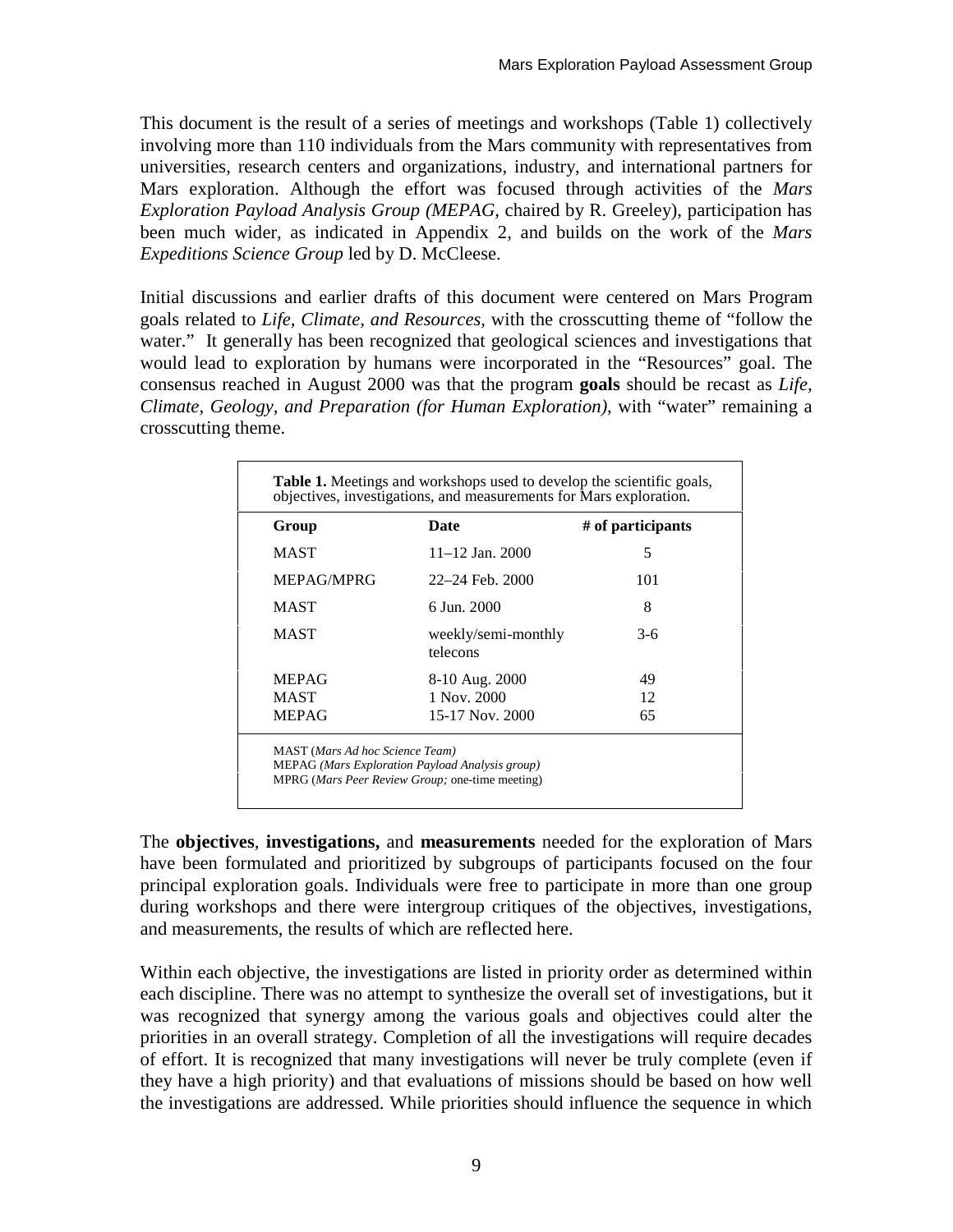the investigations are conducted, it is not intended that they be done serially, as many other factors come into play in the overall Mars Program. An evaluation of the *technology development* needed to conduct each measurement is given as "none," "some," or "much."

# **I. GOAL: DETERMINE IF LIFE EVER AROSE ON MARS**

Objectives A and B are regarded as co-priorities and should be addressed in parallel. Although the investigations and measurements within these objectives are generally ordered by progression from orbital science to surface exploration to sample return, orbital missions should be interleaved synergistically with in situ science and sample return to optimize selection of landing sites and samples for study.

## **A. Objective: Determine if life exists today.**

*1. Investigation:* **Map the 3-dimensional distribution of water in all its forms.** Zones of liquid water in the subsurface provide the most likely environments for extant life on Mars. In the absence of life, such environments could also sustain prebiotic chemistry of interest for understanding the origin of life on Earth. **Requires global remote sensing of water in all its forms to identify the locations, phases, and, if possible, temporal (seasonal) changes in near-surface water budgets.**

## *Measurements*

a. Global search and mapping of water to 10 km depth at a horizontal spatial resolution of 100 m and a vertical resolution of 10 m for the upper 500 m and a few hundred meters below that depth; must be able to distinguish CO<sub>2</sub> clathrate, ice, and liquid water. *Technology development needed: Modest.*

*2. Investigation:* **Carry out in situ exploration of areas suspected of harboring liquid water.** Results will be used to validate remote sensing observations and to explore for life or prebiotic chemistry. **Requires subsurface drilling, in situ instrumentation to detect water in all its forms (inclusive of microenvironments; e.g., brine films), CO2 clathrate, and to analyze rocks, soils, and ices for organic compounds or to detect life.**

## *Measurements*

a. For at least 20 stations at 4 targeted sites (based on remote sensing), conduct in situ geophysical and chemical (e.g., "sniffers") searches for subsurface water and other volatiles (e.g., carbon dioxide and reduced gases like methane and ammonia) over km<sup>2</sup> surface areas. *Technology development needed: Some.*

Note: The following two investigations (b and c) could be done in parallel.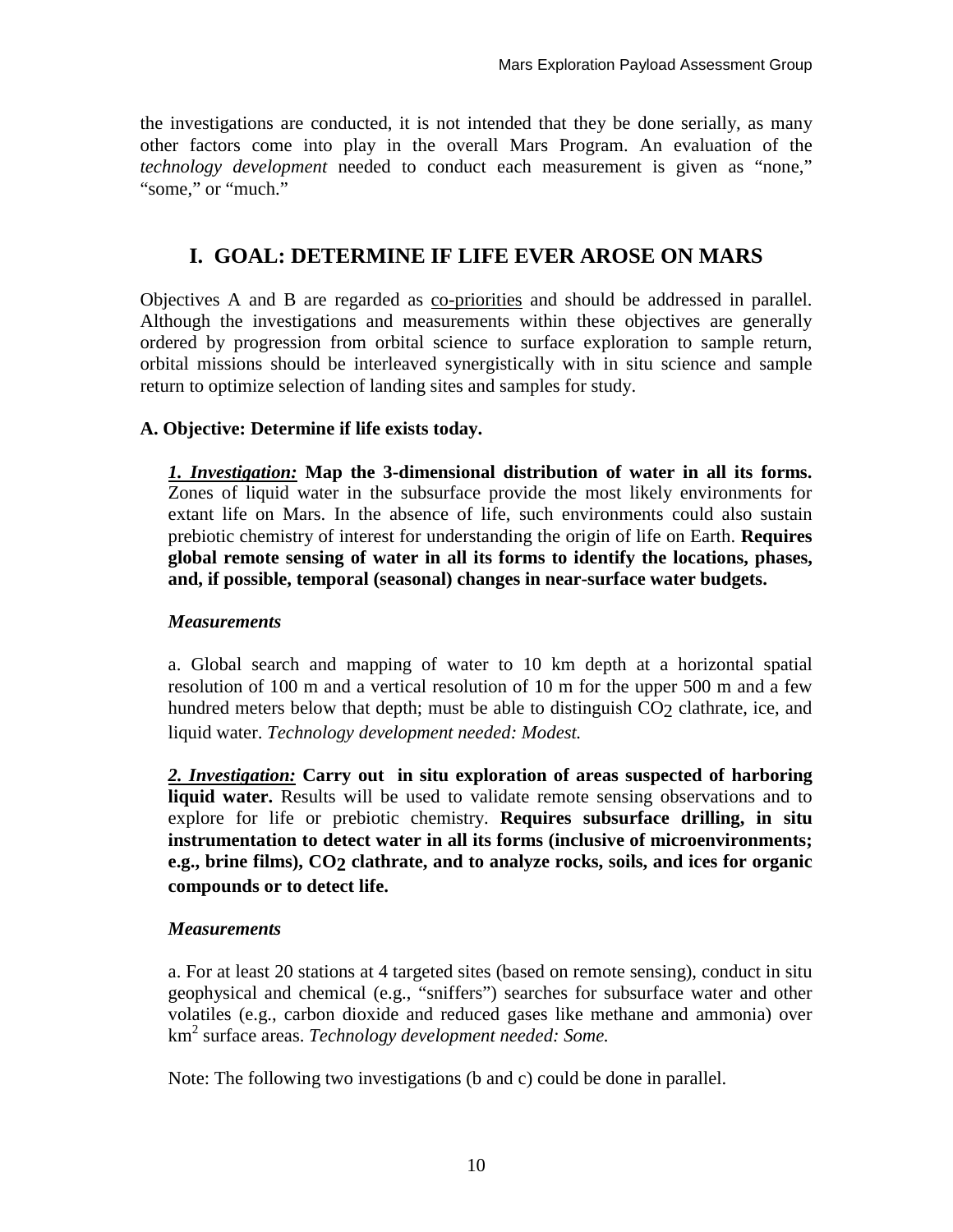b. For at least 3 targeted sites, drill initially to 2 m depth and later to 100s of meters and conduct experiments to detect thin films  $(\sim 50 \,\mu m)$  of water and major and trace volatiles in ices (e.g., carbon dioxide reduced gases such as methane and ammonia) in surface and subsurface soils and atmospheric measurements of trace gases. *Technology development needed: Much (subsurface drilling).*

c. For at least 3 targeted sites, drill initially to 2 m depth and later to 100s of meters and search for biogenic elements (e.g., C, H, N, O, P and S) and their oxidation states, organic compounds (e.g., amino acids, proteins, carbohydrates, lipids, nucleic acids, etc.) and chirality. *Technology development needed: Much (subsurface drilling to 10 m and deeper; in situ detection of organics).*

*3. Investigation:* **Explore high-priority candidate sites (i.e., those that provide access to near-surface liquid water) for evidence of extant (active or dormant) life forms.** Although the means for in situ life detection is poorly defined, basic measurements are likely to include both in situ analysis and laboratory-based analysis of pristine (uncontaminated or unaltered) samples to search for organic and inorganic biosignatures, metabolic activity, isotopic fractionation, disequilibrium chemistry, etc. **Requires in situ life detection experiments on subsurface materials and laboratory analysis of returned core samples***.*

## *Measurements*

Note: 3a. could be done in conjunction with 2b and 2c.

a. In situ experiments for at least 3 targeted sites to detect extant or dormant life in soils and ices; could include the search for complex organic compounds at a ppb detection limit (e.g., amino acids, proteins, carbohydrates, lipids, nucleic acids, etc.), chirality, fluorescent staining and microscopy for specific biomolecules, metabolic products, methods for nucleic acid amplification, and, potentially, culture-based methods to detect growth and metabolism, etc. Methods should include a means for the detection of false positives (i.e., for assessing forward contamination). *Technology development needed: Much.*

b. Sample return (0.5–1.0 kg each from 3 diverse sites) for laboratory-based life detection experiments, such as advanced GC-MS analysis of powdered rocks, microscopy (e.g., light, fluorescent and laser confocal, TEM, SEM, X-ray tomography, laser Raman imaging, etc.) of rock surfaces and interiors to explore for chemical (isotopic, trace elemental, etc.), morphological and mineralogical biosignatures and methods to search for metabolic activity, disequilibrium chemistry, etc. *Technology development needed: Modest for measurement technologies; much for sample containment assurance.*

*4. Investigation:* **Determine the array of potential energy sources available on Mars to sustain biological processes.** Biological systems require energy that could come from a variety of sources and use a wide variety of transudation mechanisms.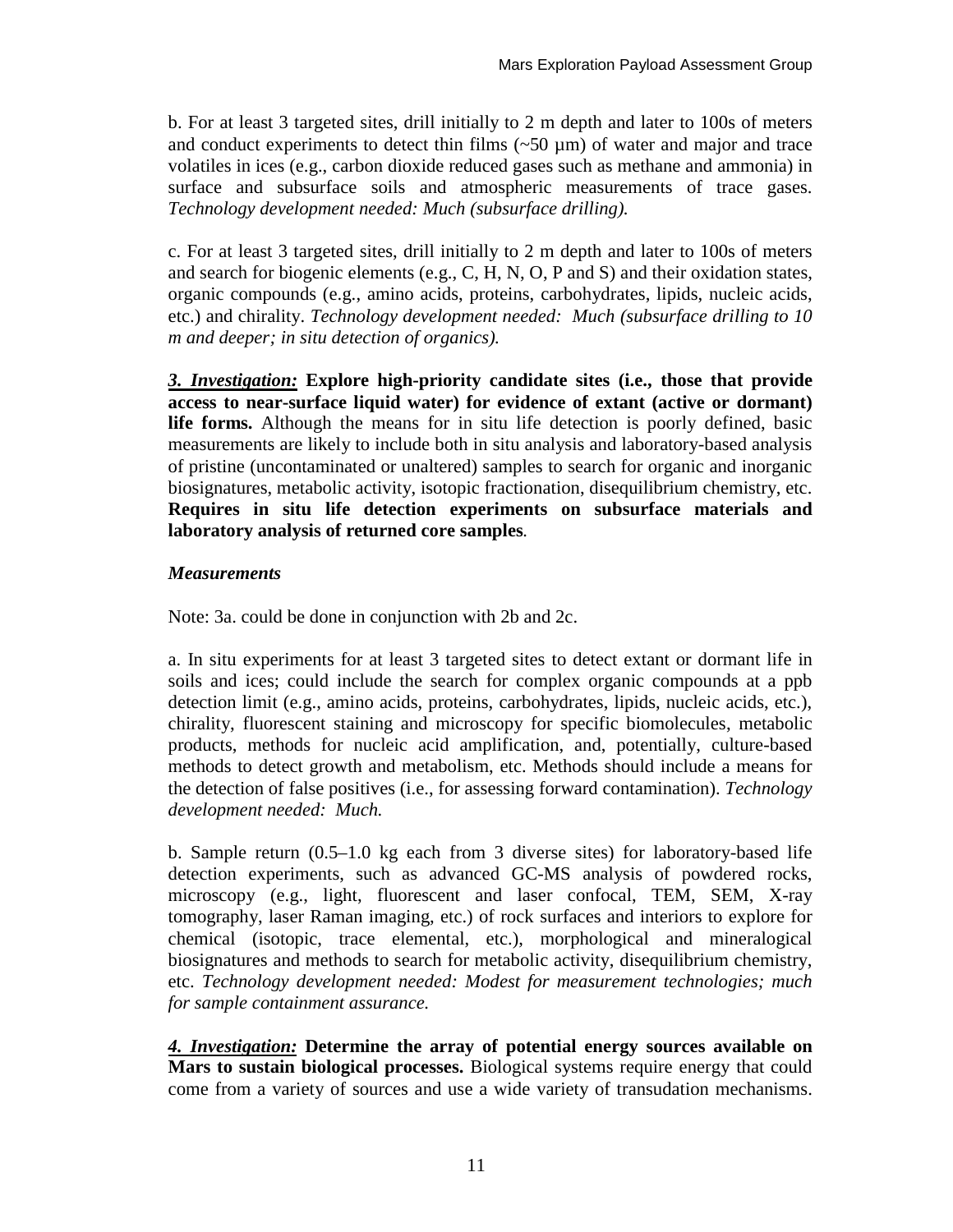Potential sources include chemical redox, pH gradients, geothermal heat, radioactivity, and incident radiation (sunlight). **Requires orbital mapping, in situ investigations, and sample return.**

## *Measurements*

a. Remote sensing to map biogenic elements (e.g., C, H, N, O, P, and S) and their oxidation states, transition metals, and aqueous minerals [including carbonates, fixed inorganic nitrogen, phosphates, sulfates, halides, metallic oxides (e.g., hematite) and sulfides, clays, etc.]. Need coverage at all high priority sites (5% of planet's surface) that show geomorphic evidence for prolonged hydrological activity. Local coverage of all high-priority sites at a minimum spatial resolution of 100 m (mineral mapping) and a few km (for elemental mapping) at a spectral resolution of 2.5 nm over the range 1.0–5.0 microns. *Technology development needed: Some for halides and metal oxides; Much for elements.*

b. Thermal infrared remote sensing to search for local geothermal "hot-spots" in the shallow crust at a spatial resolution of 100 m. *Technology development needed: None.*

c. Remote sensing to search for point-source concentrations of volatiles (e.g., gasemitting vents, or "fumeroles") using near and mid-IR spectroscopy at a spatial resolution of a few km. *Technology development needed: Some.*

d. In situ investigations to search for biogenic elements (e.g., C, H, N, O, P, and S) and their oxidation states, transition metals, and aqueous minerals [including carbonates, fixed inorganic nitrogen, phosphates, sulfates, halides, metallic oxides (e.g., hematite) and sulfides, clays, etc.] and evidence of chemical disequilibrium, including gradients and redox chemistry, pH, temperature, radiation, etc. *Technology development needed: Modest.*

e. In situ investigations to explore for specific classes of organic molecules (derivatives of chromophores, including porphyrins and their precursors, pyroles) that are known to be important for energy-transduction in living systems on Earth. *Technology development needed: Modest.*

f. Returned samples (minimum of 0.5–1.0 kg from each of 3 diverse sites) for mineralogical and geochemical characterization (potential analyses include X-ray diffraction, X-ray tomography, X-ray fluorescence, ICP-MS, etc). *Technology development needed: Much.*

*5. Investigation:* **Determine the nature and inventory of organic carbon in representative soils and ices of the Martian crust.** Carbon is a fundamental building block for life. It may exist within soils and ices in a variety of biotic and abiotic forms. Its distribution would exert a primary control on where and how life could develop. **Requires in situ exploration and sample return.**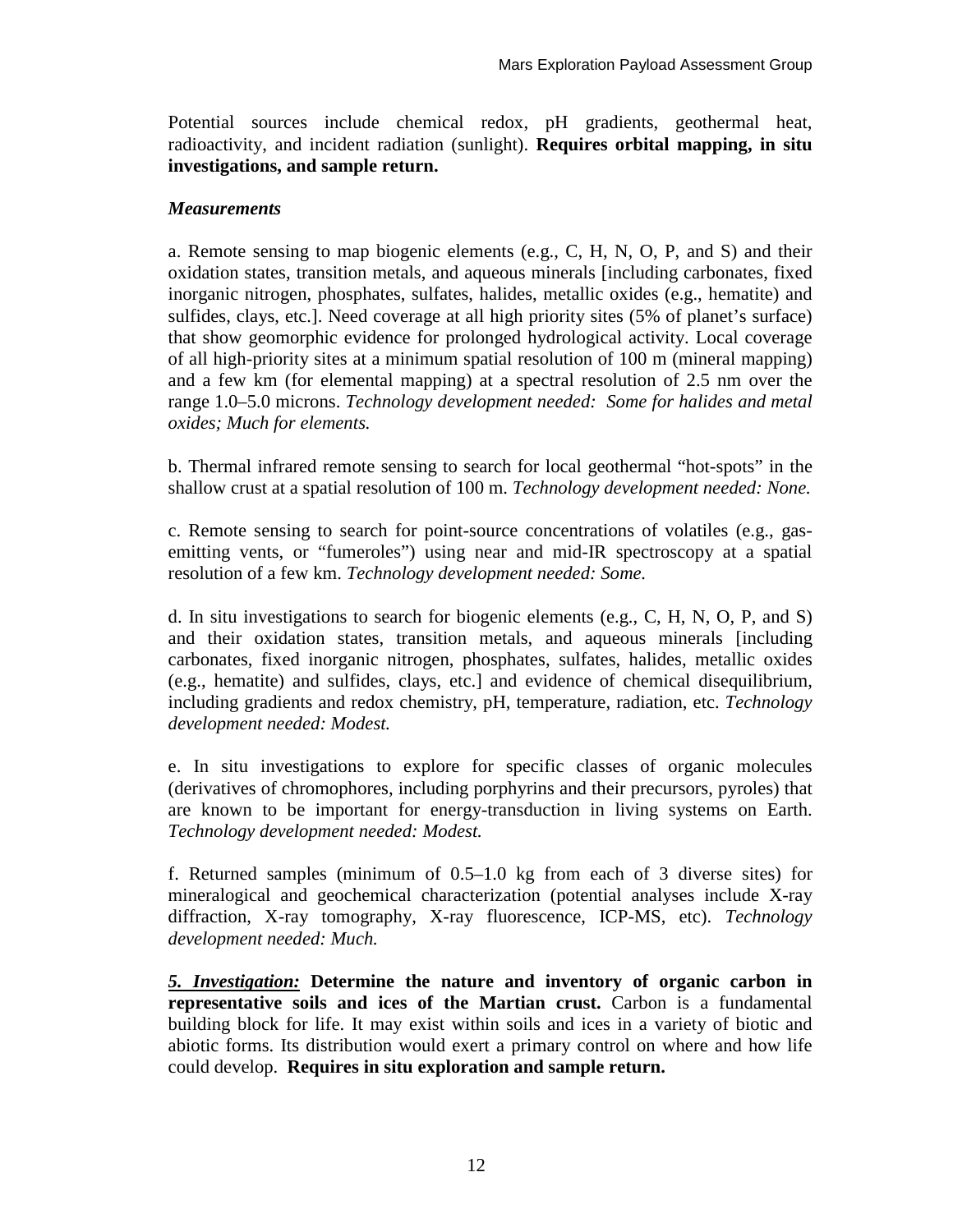a. In situ analysis of surface and subsurface (to a few meters depth) soils and ices to search for organic compounds (e.g., amino acids, proteins, carbohydrates, lipids, nucleic acids, etc.) and their concentration gradients, and to detect seasonal fluxes in carbon dioxide and reduced gases (e.g., methane, ammonia, etc.). *Technology development needed: Much (in situ organics detection; Much for subsurface drilling).*

b. Returned samples (0.5–1.0 kg from each of 3 diverse sites) to analyze soil and rock cores for organic compounds, including molecular structures, stable isotope compositions (e.g., C, H, N, O, P and S) and their oxidation states. Must also apply methods for assessing sample containment assurance and for detecting false positives (i.e., forward contamination). *Technology development needed: Much.* 

*6. Investigation:* **Determine the distribution of oxidants and their correlation**  with organics. Results from Viking suggest that unknown oxidation processes in Martian soils are responsible for the selective destruction of organic compounds. The distribution of oxidants on Mars is likely to have been a controlling factor in determining where, when, and how life might have developed. **Requires instrumentation for determining the elemental chemistry and mineralogy of surface and subsurface samples.**

## *Measurements*

a. In situ experiments at one well-targeted, low-latitude site and 1.0-meter depth to determine gradients in the concentration of electrochemically active species (e.g., oxygen and hydrogen) at ppm concentrations and susceptibility of metallic and organic compounds to oxidation and to determine the spatial and depth distribution of specific classes of oxidizing compounds (e.g., peroxides, etc.). *Technology development needed: Modest.*

## **B. Objective: Determine if life existed on Mars in the** *past***.**

*1. Investigation:* **Determine the locations of sedimentary deposits formed by ancient and recent surface and subsurface hydrological processes.** Such deposits provide the best repositories for preserving a fossil record of ancient Martian life. **Requires global mapping of geomorphology and mineralogy, followed by in situ "ground truth" of mineralogy and geochemistry for remote sensing and to assist the selection of landing sites and samples for return to Earth.**

## *Measurements*

a. Global remote sensing in the visible at 15 m spatial resolution to search for geomorphic features (e.g., paleolake basin shoreline deposits, fluvial-deltaic deposits, hydrothermal spring mounds, etc.) indicative of aqueous sedimentary processes. *Technology development needed: None.*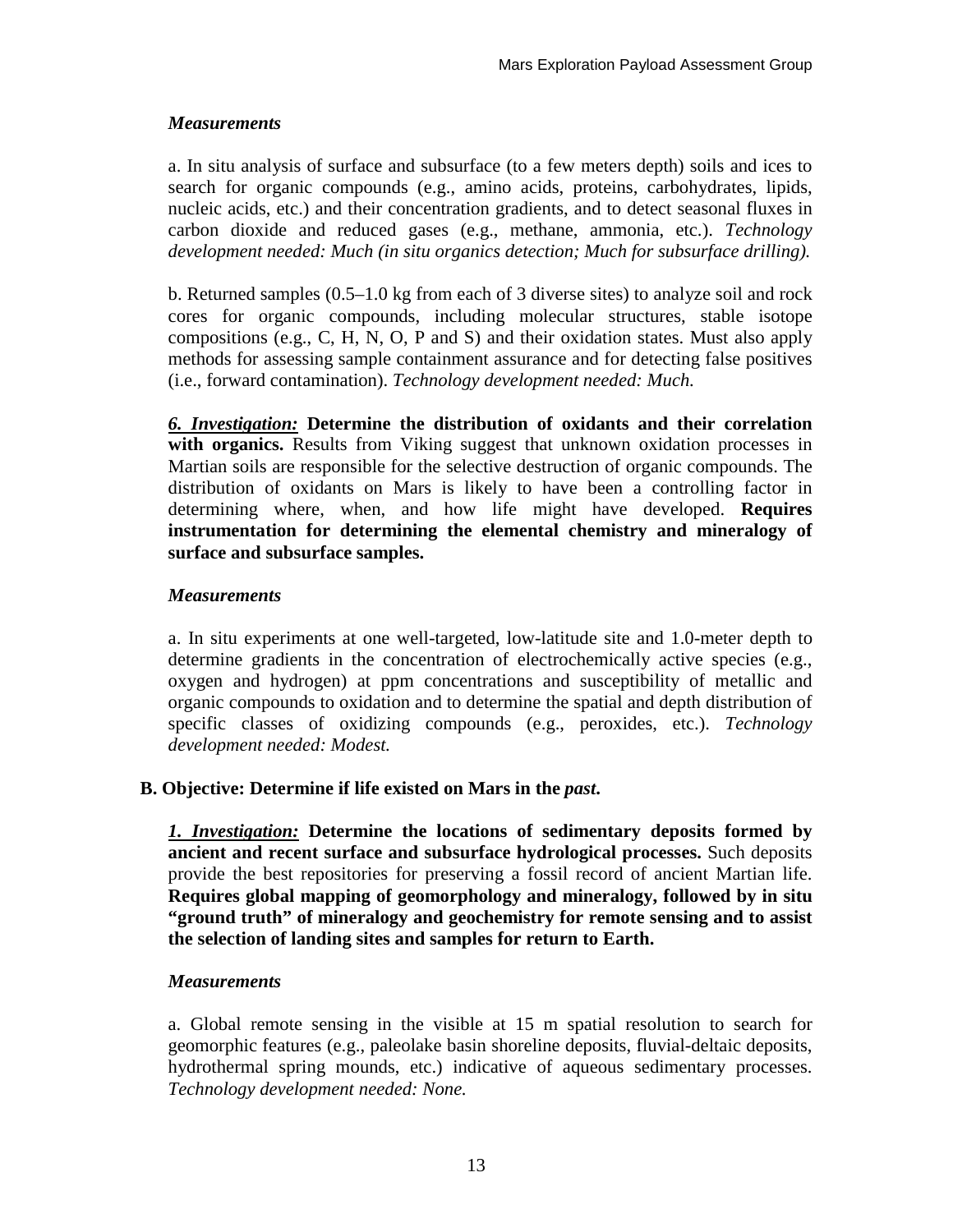b. Global mapping in the mid-IR (wavelength range:  $5-14 \mu m$ ) at 100 m resolution; targeted at 40 m spatial resolution hyperspectral mapping  $(1-5 \mu m, 2.5 \text{ nm spectral})$ resolution of aqueous sedimentary deposits (e.g., those targeted at lower resolution based on geomorphic and mineralogical evidence for prolonged aqueous sedimentary processes) to explore for aqueous mineralogies [e.g., carbonates, fixed inorganic nitrogen, phosphate, silica, metallic oxides (e.g., hematite) and sulfides, sulfates, borates, halides, clays, etc.] that are potential repositories for fossil biosignatures. High-spatial-resolution mapping (100 m) in thermal IR to explore for near-surface hydrothermal systems. *Technology development needed: Some.*

c. In situ measurements (e.g., laser Raman, infrared spectroscopy, X-ray diffraction, X-ray fluorescence, etc.) to determine the mineralogy and geochemistry of potential aqueous materials, such as carbonates, fixed inorganic nitrogen, phosphates, silica, sulfates, halides, borates, metallic oxides (e.g., hematite) and sulfides, clays, etc., including hydrous weathering products formed by interactions of primary lithologies with water, conducted at a minimum of 3 diverse sites for obtaining ground truth to calibrate orbital IR measurements. *Technology development needed: Modest.*

*2. Investigation:* **Search for Martian fossils (morphological and chemical biosignatures of ancient life).** Life can leave a variety of biosignatures in waterdeposited rocks. Based on studies of the fossil record on Earth, certain environments and types of deposits provide favorable settings for the preservation of fossil biosignatures. These include environments where fine-grained, clay-rich deposits form in lakes and streams, or where minerals precipitate rapidly from water in the presence of organisms. Locating the most favorable deposits for preserving fossil biosignatures requires remote sensing, in situ analysis, and targeted sample returns.

## *Measurements*

a. Global remote sensing at 15 m spatial resolution in the visible to search for geomorphic features (e.g., paleolake basin and shoreline deposits, fluvial-deltaic deposits, hydrothermal spring mounds, etc.) and in the mid- and near-IR to explore for minerals [e.g., carbonates, fixed inorganic nitrogen, phosphates, silica, sulfates, halides, borates, metallic oxides (e.g., hematite) and sulfides, clays, etc.] indicative of aqueous sedimentary processes. *Technology development needed: Some.*

b. In situ analyses of aqueous sedimentary lithologies (e.g., using laser Raman spectroscopy, infrared-spectroscopy, X-ray diffraction/fluorescence, etc.) conducted at a minimum of 3 well-characterized and diverse sites to determine the mineralogies (e.g., aqueous minerals, reduced phases, biominerals, etc.), macro- and micro-scale rock textures and carbon compounds (e.g., total carbon content, the presence of particulate kerogen or more volatile hydrocarbons, etc.) in aqueous sediments (e.g., siliciclastics, carbonates, evaporites, etc.) and to explore for potential biosignatures (e.g., chemofossils, biosedimentary structures, etc.) preserved in sedimentary rocks. *Technology development needed: Some.*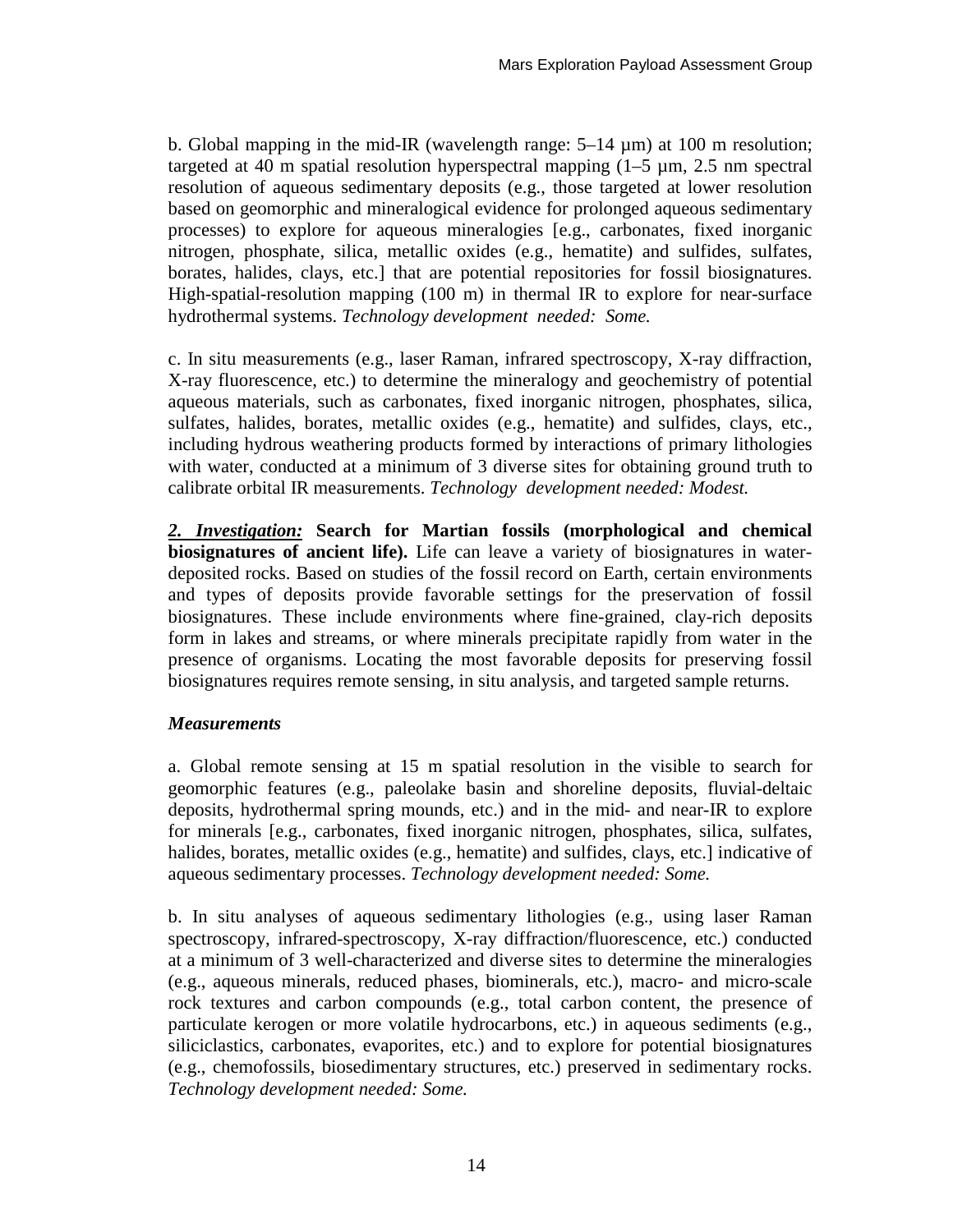c. Return of targeted samples (0.5–1.0 kg) from each of 3 sites "certified" to be of aqueous sedimentary origin) for detailed microscopic (e.g., light, fluorescence, and laser confocal microscopy; TEM; SEM; X-ray tomography; laser Raman imaging, etc.), geochemical analysis (e.g., isotopic, trace element), mineralogical characterization (e.g., using laser Raman mapping spectroscopy, X-ray diffraction/Xray fluorescence, etc.), and organic analysis (e.g., gas chromatography-mass spectrometry; laser desorption spectroscopy, etc.) and to search for fossil biosignatures (e.g., organic-walled microfossils or their mineralized replacements, chemofossils (e.g., organic biomarker compounds, isotopic and trace element signatures) and biominerals). *Technology development needed: Much (sample return); Modest (instrumentation).*

*3. Investigation:* **Determine the timing and duration of hydrologic activity.** To assess the potential for the origin and evolution of life on Mars during the planet's history, knowledge is needed for when, where, and how long liquid water environments were present at the surface and in the subsurface. This requires the development of stratigraphic (age) frameworks for deposits based on remote sensing, in situ measurements, and samples returned from key sites for radiometric.

## *Measurements*

a. In situ (using mobile platforms and subsurface drills) exploration for aqueous minerals [e.g., carbonates, fixed inorganic nitrogen, phosphates, silica, metallic oxides (e.g., hematite) and sulfides, sulfates, borates, halides, clays, etc.], waterformed geomorphic features (e.g., paleolake basin and shoreline deposits, fluvialdeltaic deposits, hydrothermal spring mounds, etc.) and diagnostic meso-scale sedimentary structures (e.g., planar cross bedding, oscillation ripples, mudcracks, teepee structures, various biogenic sedimentary structures, etc.) indicative of hydrologic activity. These detailed investigations should be conducted for at least 6 diverse units. *Technology development needed: Modest (rover development); None (instrumentation); Much (preparing for human exploration).*

b. Returned samples from at least 6 units suitable for establishing valid radiometric dates to calibrate the geologic timescale for Mars. Integrated petrographic and geochemical analyses for understanding initial isotopic ratios and the effects of shock metamorphism and weathering processes on the reliability of age dates. Note: Sampling strategies could include sites where diverse lithologies and units could be sampled at a single site. If overlapped with human exploration, initial sample analysis might be done at Mars. *Technology development needed: Modest (rover development); None (instrumentation); Much (preparing for human exploration).*

## **C. Objective: Assess the extent of** *prebiotic organic chemical evolution***.**

*1. Investigation:* **Search for complex organic molecules in rocks and soils.** The steps in prebiotic chemistry that lead to life on Earth are unknown. On Earth, the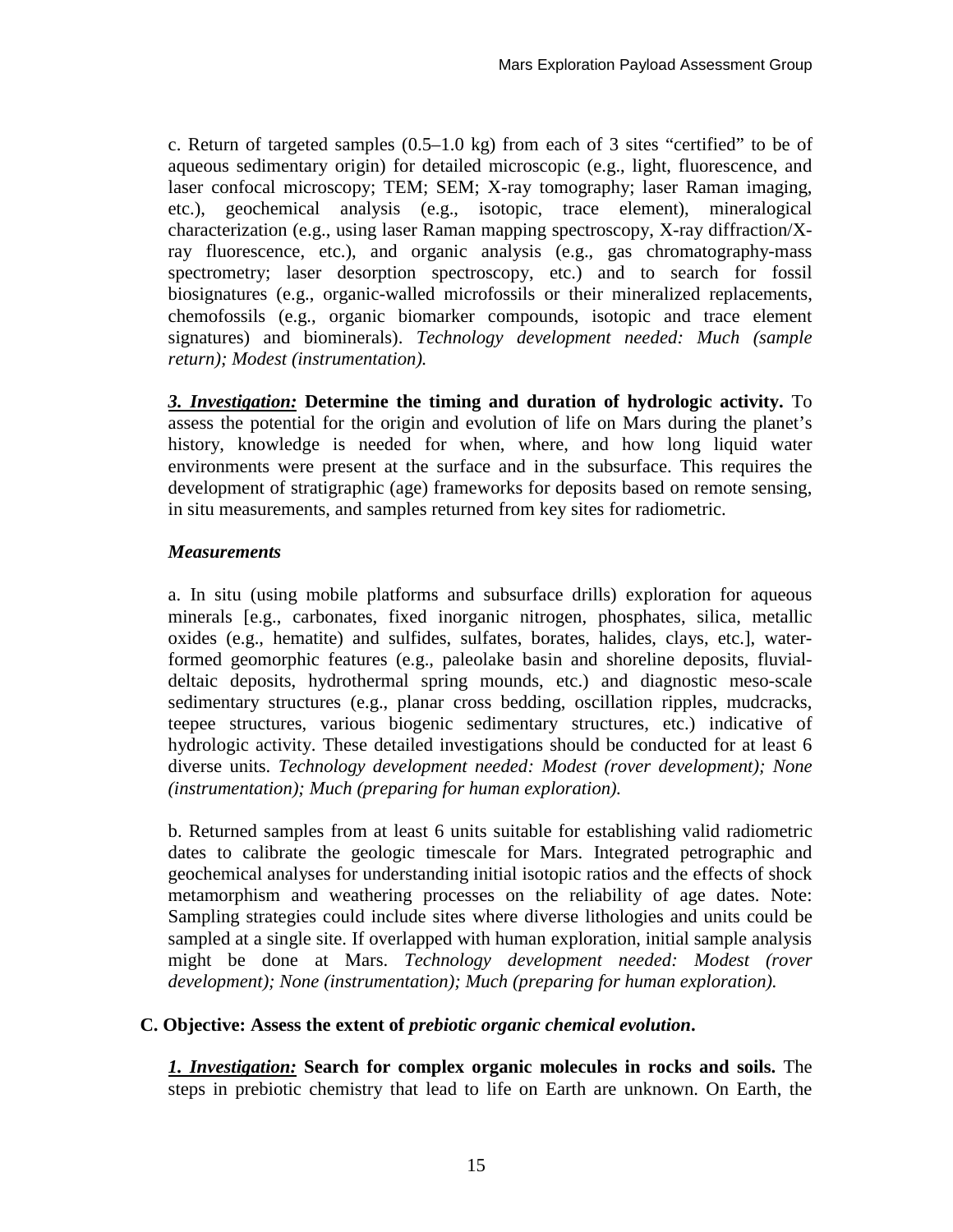record of those early events has been largely destroyed by plate tectonics and weathering. If life arose on Mars, it probably would have consumed and transformed much of the original organic inventory present. However, if life did not arise, the record of prebiotic chemistry that developed in an Earth-like setting on early Mars is considered fundamentally important for developing the understanding of the chemical steps that preceded the appearance of life on Earth. Because Mars apparently lacks plate tectonics, it might provide an unrivaled record of early prebiotic chemical events in an Earth-like setting. The exploration for prebiotic chemistry ultimately requires a different approach than the search for the extant biochemistry. The search for prebiotic chemistry requires studies of modern aqueous environments (e.g., groundwater, ice-brine transitions, hydrothermal systems, etc.) and the record of aqueous paleoenvironments preserved in ancient sedimentary rocks. Targets for in situ studies must be first identified by remote sensing based on geomorphology and mineralogy (see I.A.1) and then mobile platforms (rovers) used to determine mineralogy, geochemistry, organic chemistry, and returned samples.

## *Measurements*

a. In situ/mobile platforms deployed to at least 3 well-characterized and diverse sites to assess the mineralogy (e.g., using laser Raman mapping spectroscopy, X-ray diffraction/X-ray fluorescence, etc.), geochemistry (e.g., alpha proton or mass spectrometer methods for elemental and isotopic compositions) and organic materials (e.g., gas chromatography-mass spectrometry; laser desorption spectroscopy, etc.). *Technology development needed: Modest (rover development); Some (in situ instrumentation).*

b. Return samples from at least 6 units suitable for radiometric dating to calibrate the geologic timescale of Mars. Integrated petrographic and geochemical analyses for understanding initial isotopic ratios and the effects of shock metamorphism and weathering on age date reliability. Measurement of other volatile components (e.g., D/H) to calibrate volatile history. *Technology development needed: Much (sample return); Some (lab instrumentation).*

*2. Investigation:* **Determine the changes in crustal and atmospheric inventories of carbon through time.** Changes in the atmospheric and crustal carbon inventories over geologic time would have greatly affected the prebiotic chemistry and climate of the Martian surface and, hence, the potential for life to develop. The detailed history of the carbon cycle will require intensive sample analysis of a wide range of rock types and ages. This objective parallels investigation I.A.5. (determine the crustal inventory of carbon) but seeks to integrate that information over time. Thus, the objective is posed in a historical way that will require a stratigraphic (temporal) framework for sampling (established through detailed geological mapping from orbit), in situ drilling and samples returned to Earth for detailed chemical analysis of carbon compounds, and radiometric dating of samples.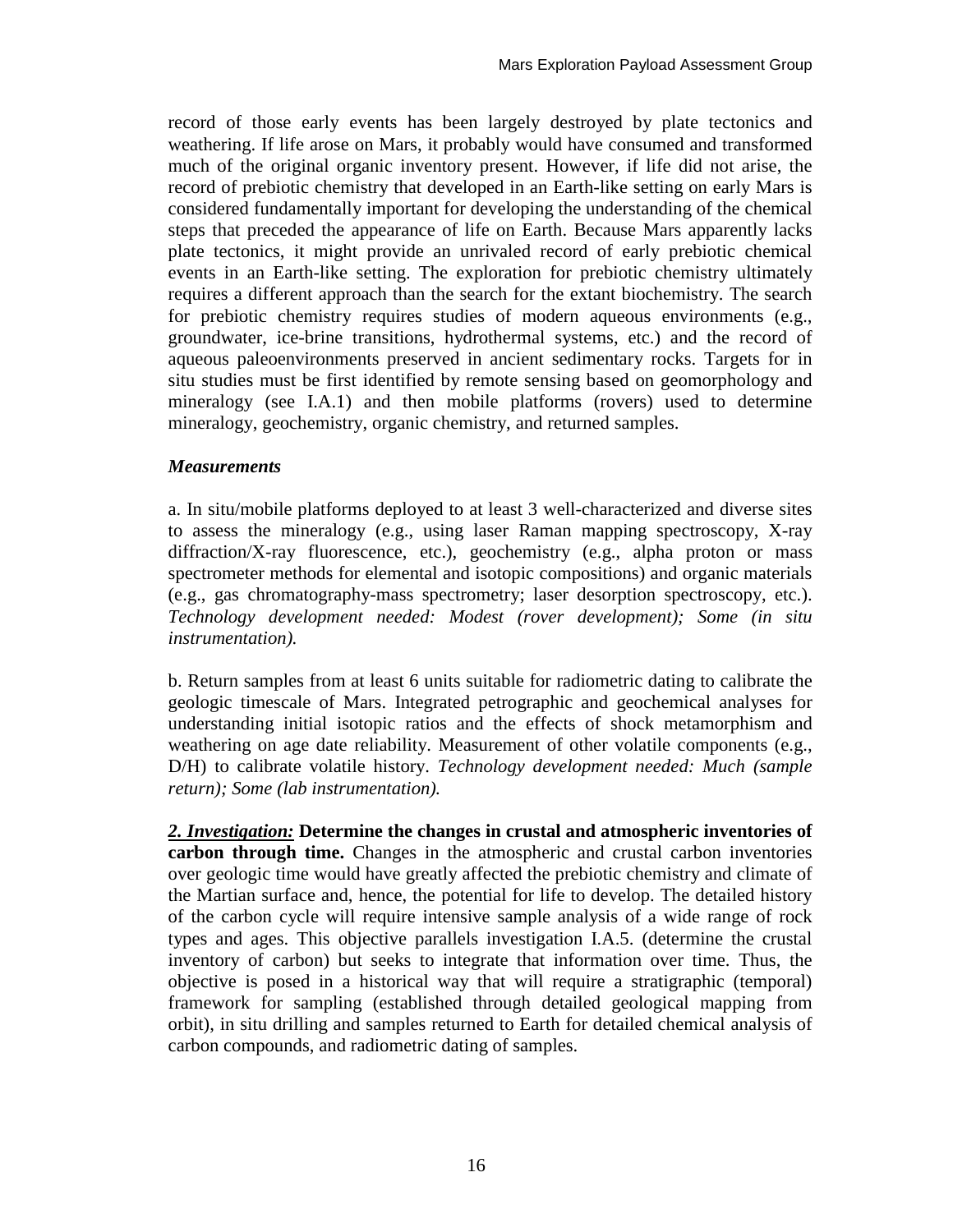a. Global remote sensing in the near-infrared at  $\sim$ 40 m spatial resolution to map mineralogy. *Technology development needed: Modest.*

b. Returned samples (0.5–1.0 kg) from at least 6 well-dated, temporally diverse sites for both organic and inorganic carbon analysis [e.g., ratios of carbon isotopes, simple inorganic (e.g., bound volatiles like CO, CO2, CH4, etc.) and analysis of complex organic compounds (e.g., amino acids, proteins, carbohydrates, lipids, nucleic acids, etc.)] preserved in rocks, soils, and ices. *Technology development needed: Much.* 

c. Returned samples from at least 6 temporally diverse units to establish radiometric dates to calibrate the geologic timescale. *Technology development needed: Much. [Note: In this context, technology (instrumentation) developments for precise in situ dating on Mars could mitigate the need for returned samples.]* 

# **II. GOAL: DETERMINE CLIMATE ON MARS**

## **A. Objective: Characterize Mars' present climate and climate processes (investigations in priority order)**

**1.** *Investigation: Determine the processes controlling the present distributions of water, carbon dioxide, and dust.* Understanding the factors that control the annual variations of volatiles and dust is necessary to determine to what extent today's processes have controlled climate change in the past. **Requires global mapping and then landed observations on daily and seasonal timescales.** 

## *Measurements (a, b, and c concurrently)*

a. Global mapping with sufficient temporal resolution **(***define***)** to characterize seasonal variations of dust, water vapor, carbon dioxide, and temperature requires *daily* global coverage of the planet with *horizontal resolutions* equal to, or better than, 5 degrees latitude and 30 degrees longitude. Some sampling of *diurnal* variations (e.g., day-night contrasts) is required to understand aliasing of longer-term measurements. Water vapor, dust extinction, and meteorological measurements taken *concurrently* (within one hour of one another). Vertical measurements are required with *half-scale height* resolution (< 5 km) over the following height ranges:

- Water vapor: 0–40 km with sensitivities of 3–30% in mixing ratios over that range for reasonable water amounts (e.g., 5–10 precipitable microns column amounts)
- Dust and water ice cloud extinction:  $0-60$  km with  $\pm 10\%$  in extinction
- Temperature/pressure: 0–80 km with typically 1–2 K precision and pressure registration to  $\pm$  1%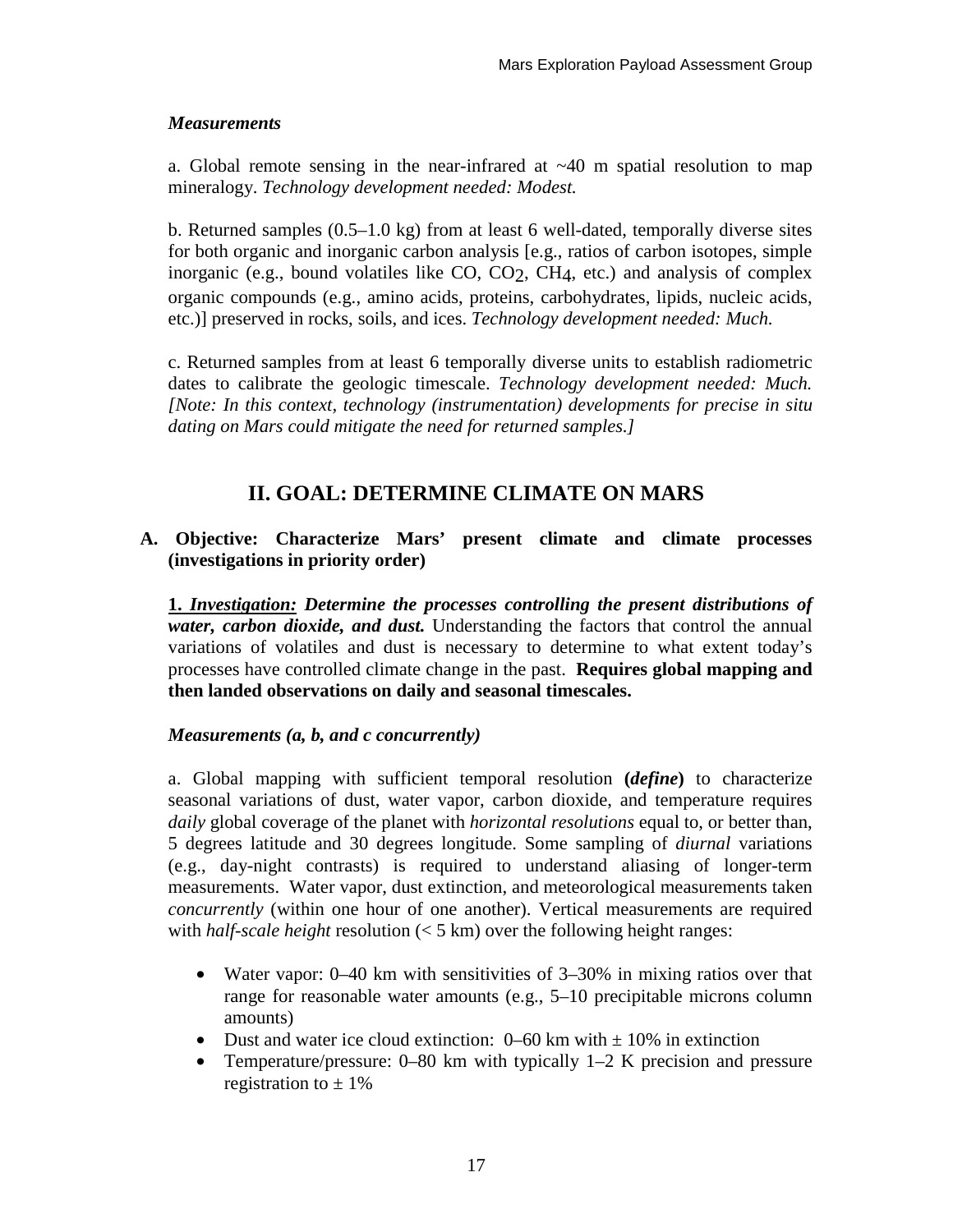- Surface pressure: Required precision is a few percent for seasonal variations, < 1 % relative precision for dynamical (weather) variations
- Energy balance: Albedo and thermal irradiance measurements adequate to compute surface net heat balance (and equivalent carbon dioxide flux) to  $\pm$  20% over representative regions of the permanent and seasonal polar caps.

## *Technology development needed: Modest.*

b. Estimate water vapor flux, requiring in situ daily, diurnally resolved measurements of near-surface water vapor concentration over (latitudinally dependent) seasonal timescales (e.g., 60 sols in polar regions; 1 Mars year at nonpolar latitudes). Measurements needed at low, mid, and high latitudes and in a variety of terrain (not necessarily concurrently): low and high thermal inertia regions, off and on the residual north polar cap. Measurements from a site with subliming seasonal frost also desired. *Technology development needed: Some.*

c. In situ measurements of adsorbed and solid water and carbon dioxide in the soil concurrent with the measurements described in (a) and (b) above to depths of a few cm at multiple times per day. Ice abundance measurements should cover the range from 0.01 to 1.0 g  $\text{cm}^3$  with 10% accuracy. Adsorbed H<sub>2</sub>O measurements should cover the range from  $10^{-4}$  g/g to  $10^{-2}$  g/g with 10% accuracy. Measurements of adsorbed CO<sub>2</sub> should cover the range from  $10^{-5}$ g/g to  $10^{-3}$ g/g with 20% accuracy. Measurements adsorbed H<sub>2</sub>O and CO<sub>2</sub> and water ice should also be conducted to depths of ~1 meter, but do not require diurnal or even seasonal temporal resolution. *Technology development needed: Some.*

d. Detect near-surface  $(< 100 \text{ m})$  and deep  $(100 \text{ m}-5 \text{ km})$  liquid water; global mapping at scales of 10° longitude by 30° latitude. Determine depths to  $\pm$  10 m for near-surface water, ± 100 m at greater depth. *Technology development needed: Much.*

e. Detect subsurface ice with precisions of 100–200 m as deep as 5 km, at horizontal scales of a few hundred kilometers. *Technology development needed: Much.*

- f. In situ meteorological measurements:
	- *Seasonal monitoring*: Hourly measurements of temperature, pressure, and atmospheric column dust opacity from 16 or more globally distributed sites for one Mars year.
	- *Weather monitoring*: Diurnally resolved (e.g., hourly) measurements of pressure, wind speed and direction, temperature, and optical depths from sites at high, middle, and low latitudes, in both hemispheres, for a Mars year or longer. (At polar sites, winter measurements are not required, but are desirable.)
	- *Boundary layer processes*: High-frequency measurements (comparable to, or better than, 1 sec sampling) of near-surface wind, temperature, and water vapor concentration for representative portions  $\left(\sim 15 \text{ minute sampling}\right)$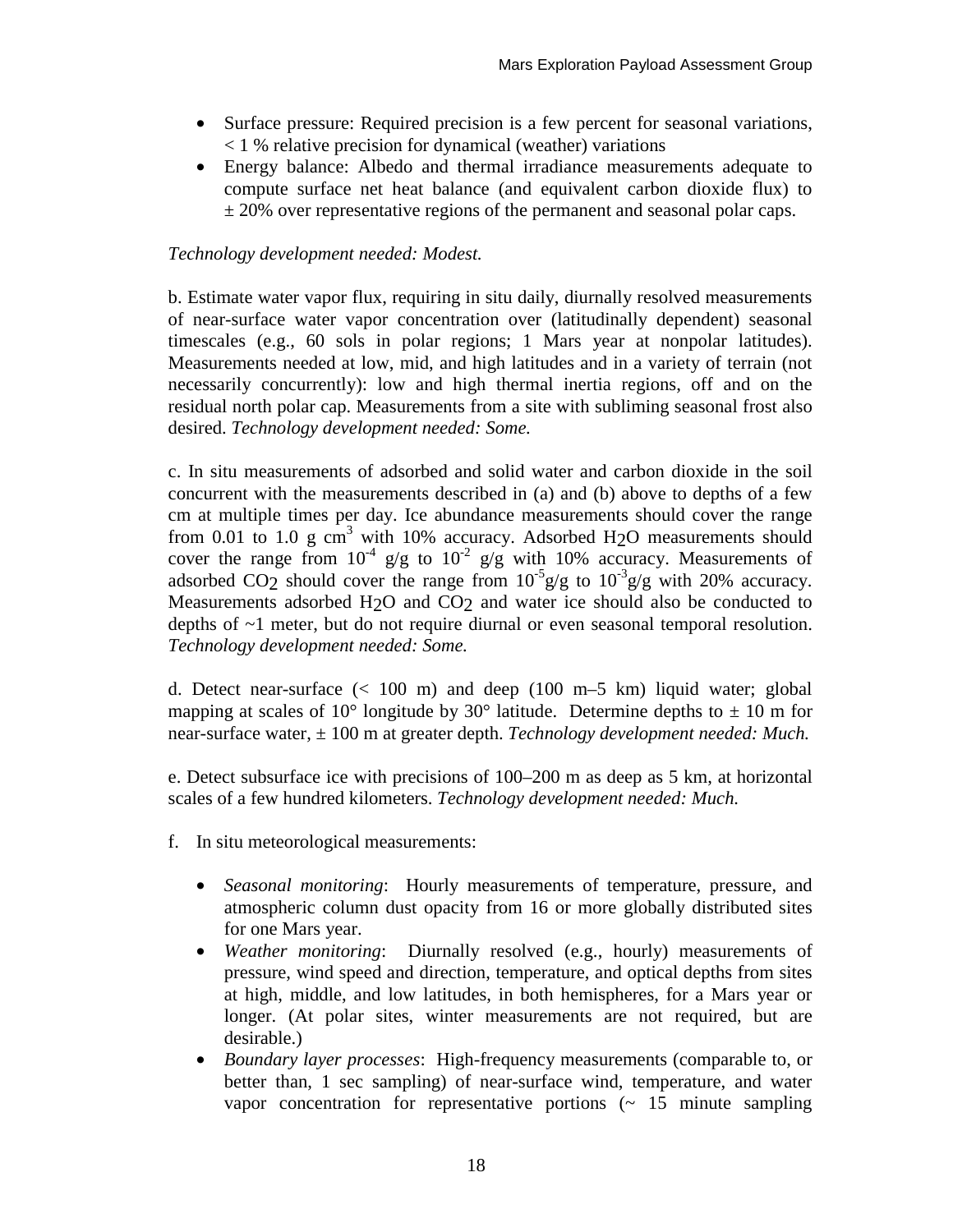intervals) of diurnal cycle (e.g., pre-dawn, mid-morning, mid-afternoon and post-sunset). Needed for representative sites at low, mid, and high latitudes; low and high thermal inertia nonpolar sites; one site dominated by local topography (e.g., canyon or edge of layered terrain). Vertical temperature profiling (1–3 levels minimum) highly desired through first few meters.

## *Technology development needed: Some.*

g. Returned samples to study the physical, chemical, and geological properties of rocks and soils and their interaction with the atmosphere and hydrosphere. Samples taken from 1 m depth soil and of rock weathering rinds; samples needed from one representative low-latitude site (0 to 30 $^{\circ}$ ), and one high-latitude site (60–90 $^{\circ}$ ). *Technology development needed: Much.*

**2.** *Investigation: Determine the present-day stable isotopic and noble gas composition of the present-day bulk atmosphere.* These provide quantitative constraints on the evolution of atmospheric composition and on the source and sinks of the major gas inventories.

## *Measurements*

a. In situ, high-precision measurements of atmospheric isotopic composition at one site.  $\pm$  5 per mil for 18-O/16-O, 17-O/16-O, 13-C/12-C;  $\pm$  250 per mil for D/H, anywhere on the planet. *Technology development needed: Much.*

b. Sample return of pristine atmospheric samples for measurement of key elements such as 40-Ar and 129-Xe. *Technology development needed: Much.* 

**3.** *Investigation: Determine long-term trends in the present climate.* This determination will test to what degree the Martian climate is changing today.

## *Measurements*

a. Extension of the orbital and lander measurements of (A1) to multiple Mars years. *Technology development needed: Much.*

b. Long-term (at least 10 years), in situ monitoring of key atmospheric variables (e.g., pressure, temperature, dust opacity, water) at globally representative sites (network science) for at least 12 sites. *Technology development needed: Much.*

**4.** *Investigation: Determine the rates of escape of key species from the Martian atmosphere, and their correlation with solar variability and lower atmosphere phenomenon (e.g., dust storms).* **Requires global orbiter observations of species (particularly H, O, CO, CO2, and key isotopes) in the upper atmosphere, and monitoring their variability over multiple Martian years.**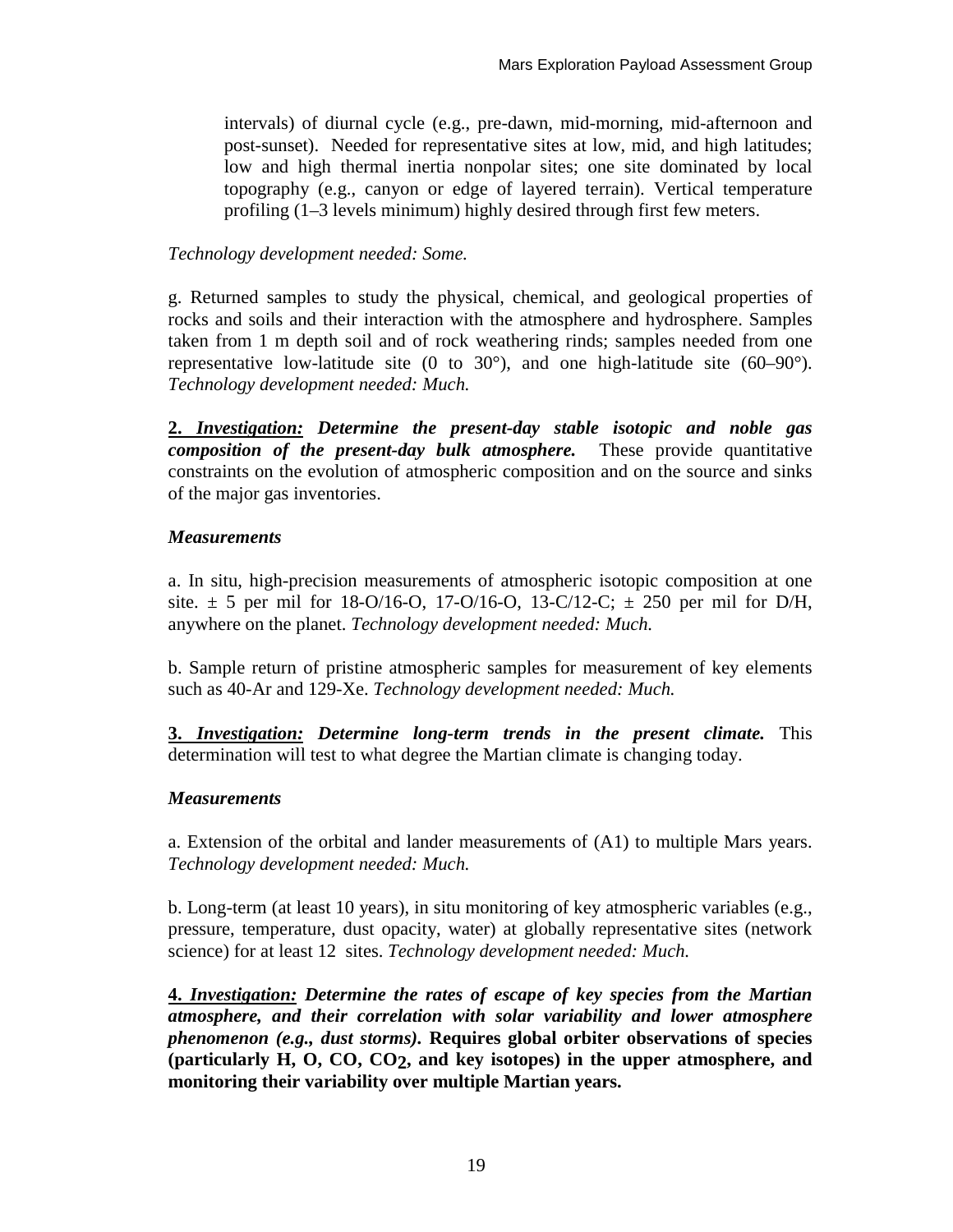a. Map from orbit the 3-D distribution of key atmospheric neutral and charged species such as H, O, CO, CO2, and key isotopes*. Technology development needed: None.*

b. Measure from orbit the variations of key atmospheric neutral and charged species (H, O, CO, CO2, and key isotopes) over seasonal cycles, through dust storm events, and over the solar cycle. *Technology development needed: None.*

**5.** *Investigation: Search for micro-climates.* Detection of exceptionally or recently wet or warm locales and areas of significant change in surface accumulations of volatiles or dust would identify sites for in situ exploration. Requires global search for sites based on topography or changes in volatile distributions and surface properties (e.g., temperature or albedo).

## *Measurements*

a. Detect hot spots (e.g., surface geothermal activity) at spatial resolution of <100 m. *Technology development needed: Some.*

b. Detect local concentrations of water vapor, particularly within the lowest 1–3 km the atmosphere at spatial resolution <100 m. Regions repeatedly surveyed during spring and summer seasons. *Technology development needed: Some.*

## **6***. Investigation: Determine the production and reaction rates of key photochemical species (O3, H2O2, CO, OH, etc.) and their interaction with surface materials.*

## *Measurements*

a. Measure species in the atmosphere with sensitivities of  $10^9$  cm=3 as a function of insolation. *Technology development needed: Some.*

b. Measure and identify surface complexes or chemabsorbed species on a representative sample **(sample return or in situ ?)** of surface materials (primary and secondary materials). *Technology development needed: Much.*

## **B. Objective: Characterize Mars' ancient climate and climate processes (investigations in priority order)**

**1.** *Investigation: Find physical and chemical records of past climates.* These provide the basis for understanding the extent and timing (e.g., gradual change or abrupt transition) of past climates on Mars. **Requires: remote sensing of stratigraphy and aqueous weathering products, landed exploration, and returned samples.**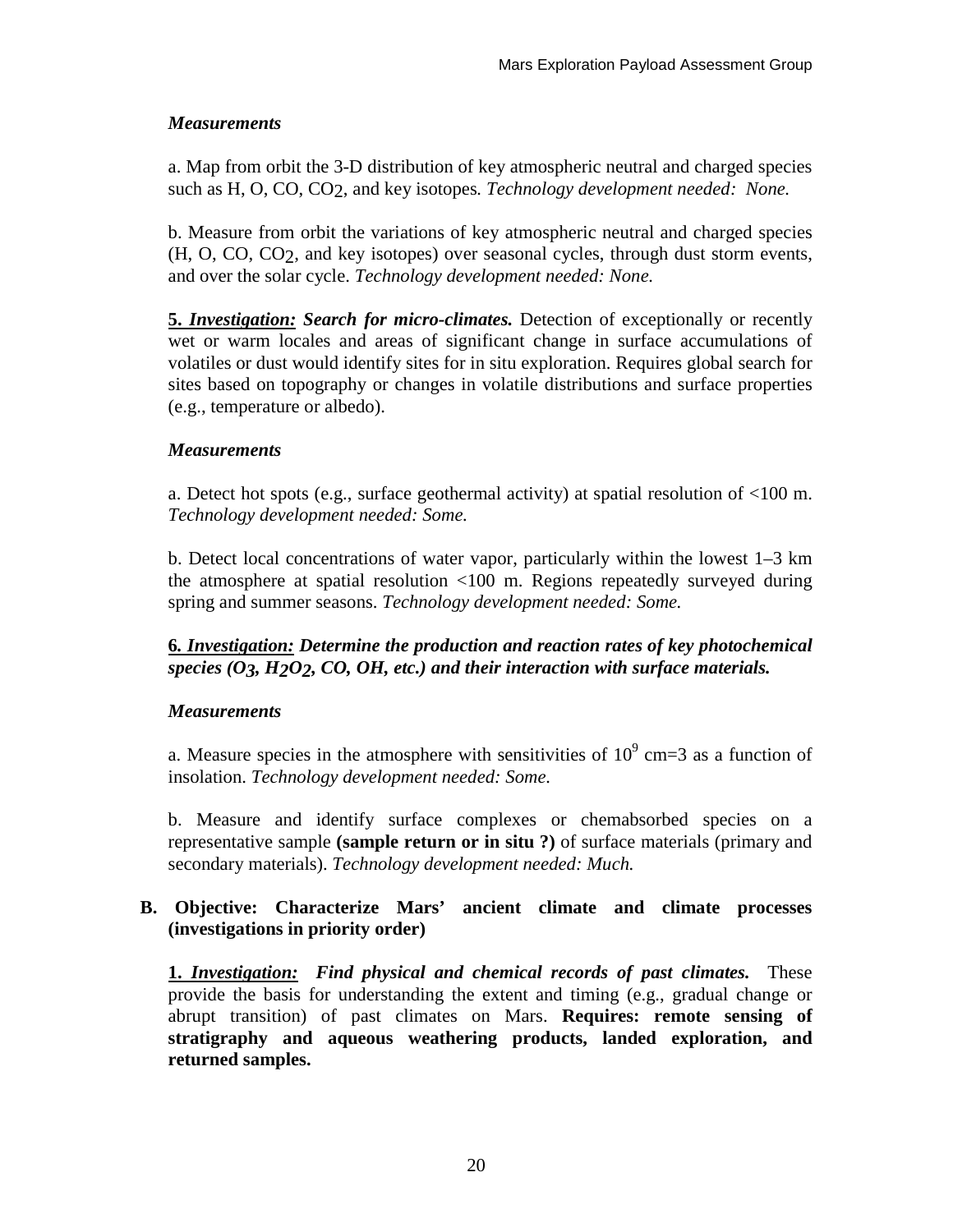a. Remote sensing of 100s of target sites in the visible at 15 cm/pixel or better to characterize fine-scale layers in sedimentary deposits. The interpretation of highresolution data requires lower-resolution context images. *Technology development needed: Some.*

b. Hyperspectral orbital remote sensing at resolutions of 20–50 m/pixel to search for and characterize aqueous alteration and deposition products such as carbonates, hydrates, and evaporites. *Technology development needed: Some.*

c. In situ exploration of layered deposits to characterize the physical structure of layers the chemistry, trace elements, isotopic (especially H, N, and O), mineralogy, and petrology for two regions (polar and nonpolar) on the planet, at multiple stratigraphic locations at each site. *Technology development needed: Much.*

d. Returned samples of soils, rocks, atmosphere, and trapped gasses/ices to measure the chemistry, mineralogy, and ages. A single sample is a major advance, but multiple samples spanning a range of ages is highly desirable. *Technology development needed: Much.*

**2.** *Investigation: Characterize history of stratigraphic records of climate change at the polar layered deposits, the residual ice caps.* The polar regions suggest repeated geologically recent climate change. A key to understanding their histories is relative dating of polar layering and volatile reservoirs. **Requires orbital, in situ observations and returned samples.** 

## *Measurements*

a. Orbital or aerial platform remote sensing of 100s of sites in the visible at 15 cm/pixel or better to characterize fine-scale layers in both north and south polar layered deposits. *Technology development needed: Some.*

b. Hyperspectral orbital remote sensing at resolutions of 20–50 m/pixel to search for and characterize physical properties, composition and morphology, volatile composition of north and south polar deposits. If NIR spectra are used, the coverage should extend to 4 microns. *Technology development needed: Some.*

c. In situ, local exploration of layered deposits in north and south polar regions to characterize the physical structure of layers, volatile content, chemical and isotopic (especially H, N, and O) variations. Measurements should be conducted at multiple stratigraphic locations at each site. *Technology development needed: Much.*

d. Returned samples of polar layered deposits that preserve fine-scale stratigraphy, ices, and trapped gasses, and enable measurements of chemistry, mineralogy, and determination of ages. Multiple samples spanning a range of ages are desirable to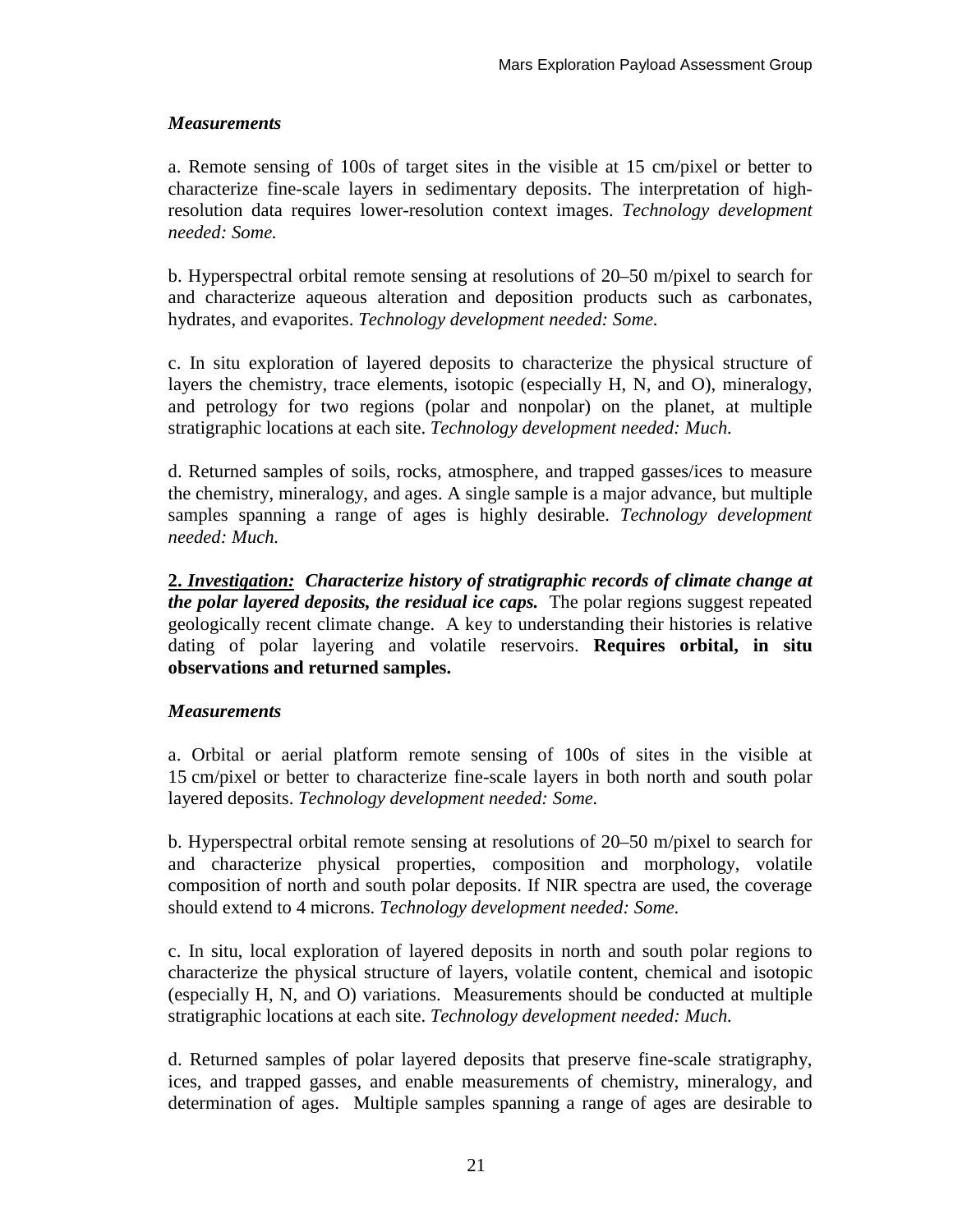search for episodic volcanic activity, major impact events, or large-scale environmental variability due to changes in Mars' orbital and axial elements. *Technology development needed: Much.* 

# **III. GOAL: DETERMINE THE EVOLUTION OF THE SURFACE AND INTERIOR OF MARS ("Geology")**

**A. Objective: Determine the nature and sequence of the various geologic processes (volcanism, impact, sedimentation, alteration etc.) that have created and modified the Martian crust and surface (investigations in priority order)** 

**1.** *Investigation: Determine the present state, distribution, and cycling of water on Mars.* Water is arguably the most important geologic material that influences most geological processes, including the formation of sedimentary, igneous and metamorphic rocks, the weathering of geological materials, and deformation of the lithosphere. **Requires global observations using geophysical sounding and neutron spectroscopy, coupled with measurements from landers, rovers, and the subsurface.** 

## *Measurements*

a. Global search for water to a depth of several kilometers at spatial scales of  $\sim 100$  m and to a depth resolution of 100 m. *Technology development needed: Some.*

b. Aerial platform remote sensing to search for subsurface water to a depth of 500 m at a depth resolution of 10 m and a spatial resolution of 100 m. *Technology development needed: Some.*

c. Acquire vertical profiles of the distribution of subsurface liquid water and ice at several sites where water is likely from the sounding measurements in (a) and (b). *Technology development needed: Much.* 

d. In situ drilling to liquid water or ice to depths up to a kilometer for at least one site and to depths of several hundred meters for several sites with down-hole instruments to determine elemental abundances, mineralogy of volatile and other phases, including ices. *Technology development needed: Much.*

e. Identify and measure the abundance of water-bearing minerals for several diverse sites of different ages. *Technology development needed: Much.*

**2.** *Investigation: Evaluate sedimentary processes and their evolution through time, up to and including the present.* Fluvial and lacustrine sediments are likely sites to detect traces of prebiotic compounds and evidence of life. Sediments also record the history of water processes on Mars. Eolian sediments record a combination of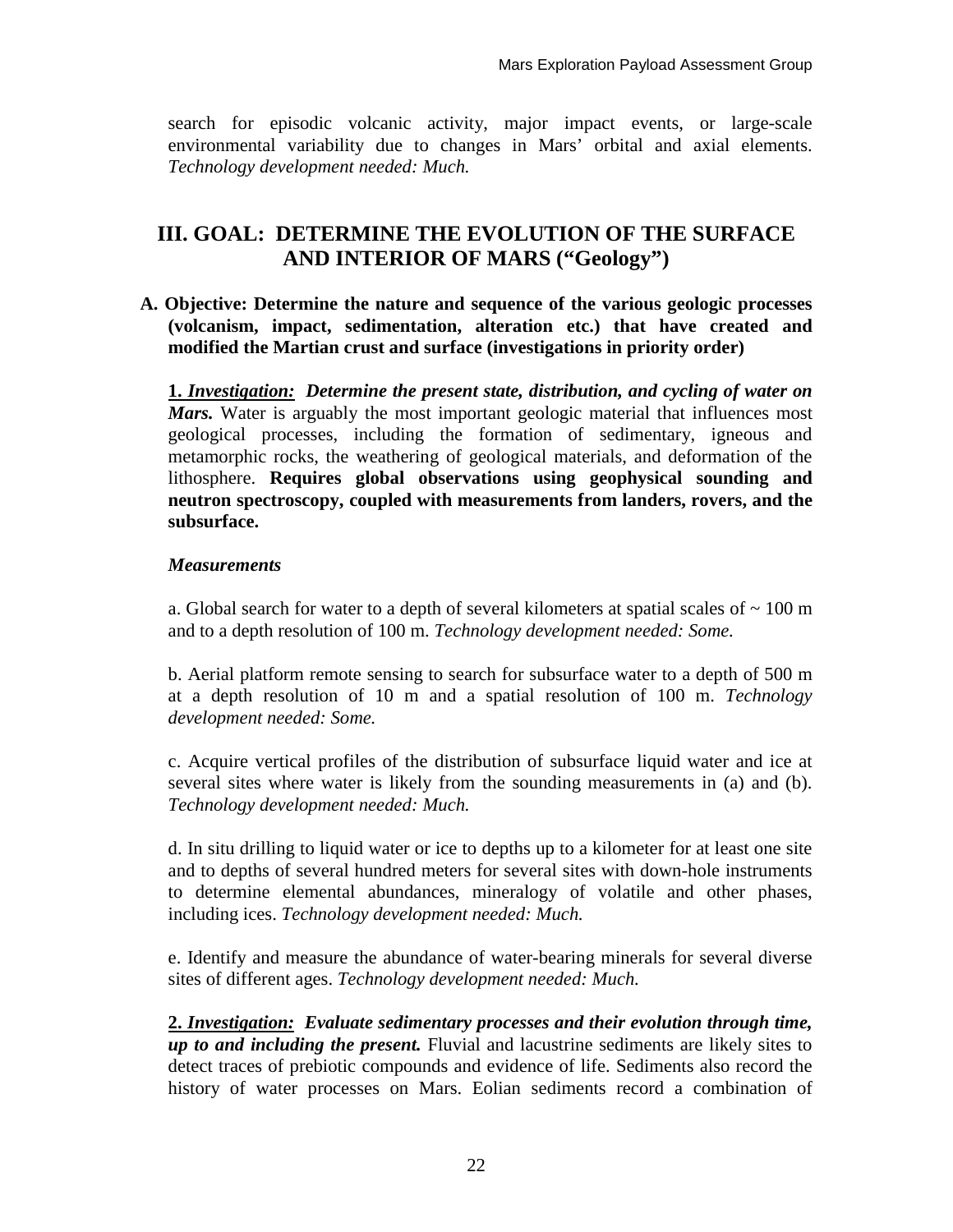globally averaged and locally derived fine-grained sediments and weathering products. Sediments are also likely past or present aquifers. **Requires knowledge of the age, sequence, lithology, and composition of sedimentary rocks (including chemical deposits), as well as the rates, durations, environmental conditions, and mechanics of weathering, cementation, and transport processes.** 

## *Measurements*

a. Global stereo imaging with at least 10 m/pixel resolution and contiguous regional coverage of at least 1 percent of the planet at better than 1 m/pixel. *Technology development needed: None.*

b. Global orbital remote sensing with access to the entire planet at 30 m/pixel in the visible to reflected infrared (0.4 to 5 micrometers) with a spectral resolution of 10 cm -1. *Technology development needed: Some.*

c. In situ measurements, including traverses across sedimentary units of different ages for several sites to determine physical properties of rocks and fines and their chemistry, mineralogy, lithology, and petrology. Characterization should be sufficient to identify the rock types, their mode of deposition and degree of alteration. *Technology development needed: Some.*

d. Returned samples for detailed characterization from at least several sites containing water-lain sediments, for which *valid* surface ages can be obtained in order to constrain the sedimentary record. *Technology development needed: Much.*

e. Drilling to 1 km at one site and to  $\sim$ 100 m at several sites to determine the physical properties of rocks and fines and their chemistry, mineralogy, and petrology. *Technology development needed: Much.*

**3.** *Investigation: Calibrate the cratering record and absolute ages for Mars.*The evolution of the surface, interior, and surface of Mars, as well as possible evolution of life, must be placed in an absolute timescale, which is presently lacking for Mars. **Requires absolute ages on returned rock (not soil) samples of known crater ages.** 

#### *Measurements*

a. Returned samples of volcanic rocks whose cratering age dates the same event as its radiometric age from at least two key sites, chosen to resolve uncertainties in crater ages (one focusing on early to mid Mars history and one relatively young). *Technology development needed: Much.*

b. Measurement of current impact flux from seismic network and an infrasonic network operating for 1 Mars year, using 12 stations arrayed in triangular groups of 3 spaced 100–200 km apart. *Technology development needed: Much.*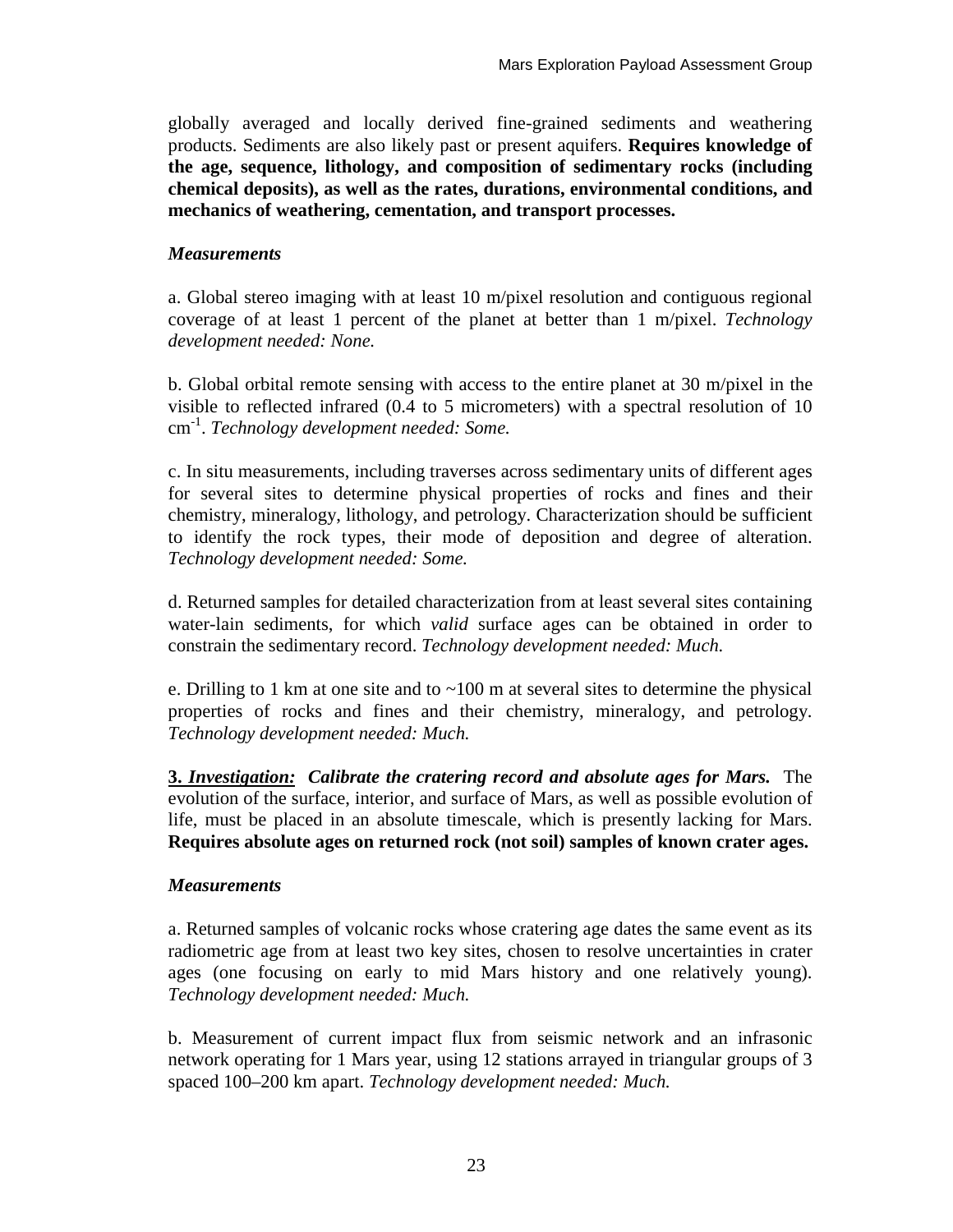c. Measurement of the current impact flux from by orbital detection of ionospheric perturbations induced by meteorite entry. *Technology development needed: Much.*

**4.** *Investigation: Evaluate igneous processes and their evolution through time, including the present.* This study includes volcanic outgassing and volatile evolution. Volcanic processes are the primary mechanism for release of water and atmospheric gasses that support potential past and present life and human exploration. Sites of present day volcanism, if any, may be prime sites for the search for life. **Requires global imaging, geologic mapping, techniques for distinguishing igneous and sedimentary rocks, evaluation of current activity from seismic monitoring, and returned samples.** 

#### *Measurements*

a. Orbital remote sensing, including stereo, in the visible (better than 1 m/pixel with  $\sim$ 10 m/pixel context images as listed above in III.A.2.a) and hyperspectral data of 30 m/pixel spatial resolution for key igneous regions of Mars (~20 % of surface). *Technology development needed: Some.*

b. In situ measurements from the surface for at least several volcanic sites to determine chemistry, mineralogy, and petrology. Characterization should be sufficient to identify the rock types and will require a payload with significantly more capability than Athena. *Technology development needed: Some.*

c. Global seismic monitoring of potential volcanic activity using an array of broadband (0.05 to 50 Hz) seismometers (12 stations in groups of three with an internal spacing of 100–200 km) distributed globally. *Technology development needed: Some.*

d. Returned samples of a variety of igneous rocks from at least two sites of different ages and types for geochemical, isotopic, mineralogical, and petrographic analysis to understand the chemistry and physical process in the magma source regions and how they have changed with time. *Technology development needed: Much.*

e. Search for thermal anomalies at a horizontal resolution of tens of meters. *Technology development needed: Some.*

**5.** *Investigation: Characterize surface-atmosphere interactions on Mars, including polar, eolian, chemical, weathering, and mass-wasting processes.*Interest here is in processes that have operated for the last million years as recorded in the upper 1 m to 1 km of geological materials. Understanding present geologic, hydrologic, and atmospheric processes is the key to understanding past environments and possible locations for near-surface water. Knowing the chemistry and mineralogy of both near-surface rocks and alteration products is essential for calibrating remote sensing data. This study also has strong implications for resources and hazards for future human exploration. **Requires orbital remote sensing of surface and subsurface,**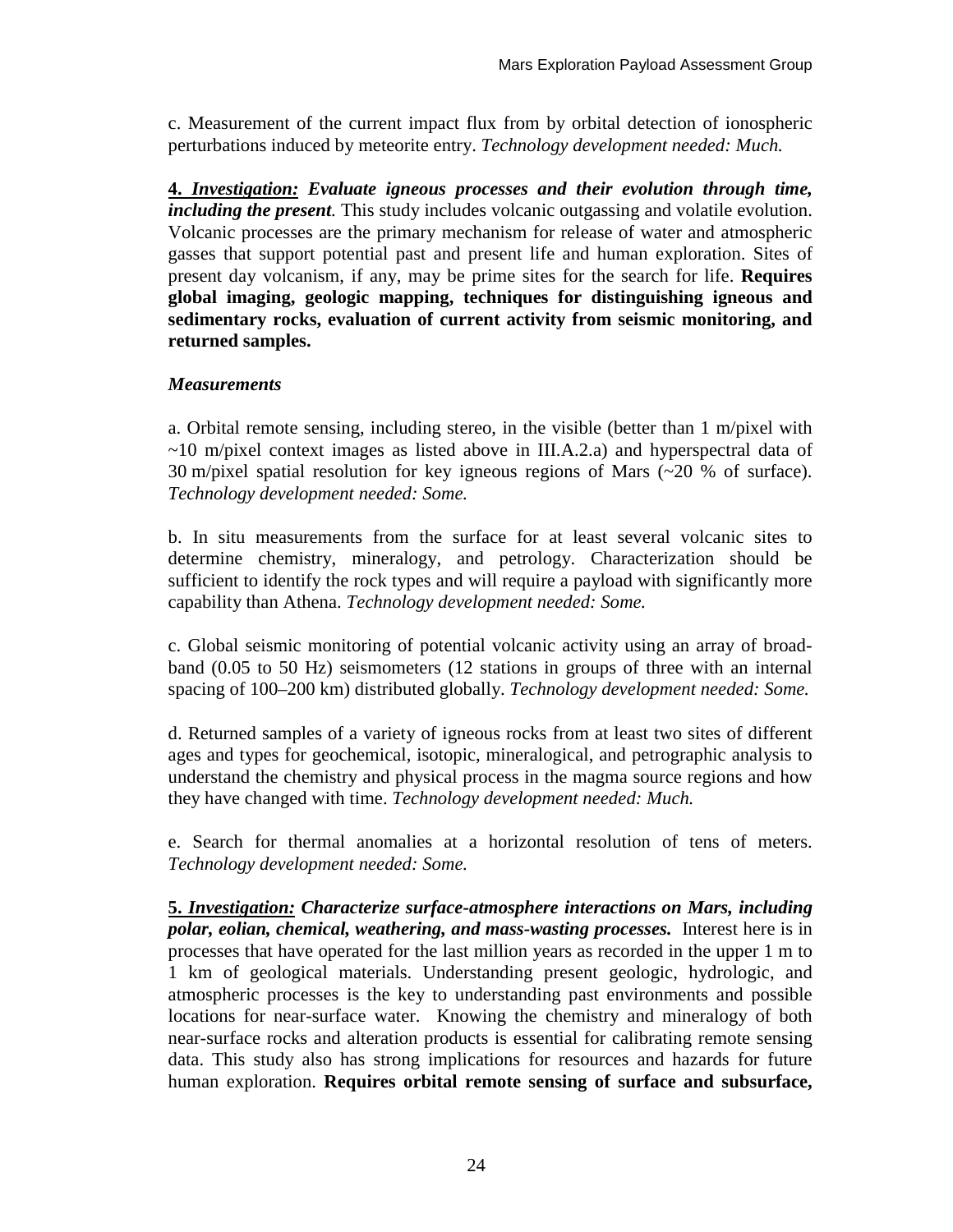**and in situ measurements of sediments and atmospheric boundary layer processes.** 

#### *Measurements*

a. Orbital remote sensing, including stereo, in the visible (better than 1 m/pixel with 10 m/pixel context), and hyperspectral (30 m/pixel) for key terrains (a total of  $\sim$  20 % of the surface). *Technology development needed: None.*

b. Global SAR mapping of subsurface structures (below surficial materials) at depths up to several meters at spatial resolutions of 100 m/pixel. *Technology development needed: Some.*

c. In situ analysis of sediment grain size distribution, textures, composition, and mineralogy of the regolith and characterization of the weathering rind on rocks at several sites. *Technology development needed: Some.*

d. Network of at least 16 stations to monitor weather (temperature, pressure, wind velocity, and strength) with concurrent visual observations from the surface and from orbit. Mission lifetime of 3 Mars years to determine seasonal and internal variations. *Technology development needed: None.*

e. A diverse set of returned samples, including soil profiles, duricrust and rock, from several sites (for detailed mineralogy of weathered products, isotopic fractionation, nature of weathering rinds, if any, and so on). *Technology development needed: Much.*

**6.** *Investigation: Determine the large-scale vertical structure and chemical and mineralogical composition of the crust and its regional variations. This includes, for example, the structure and origin of hemispheric dichotomy.* The vertical and global variation of rock properties and composition record formative events in the planet's early history place constraints on the distribution of subsurface aquifers, and aid interpretation of past igneous and sedimentary processes. **Requires remote sensing and geophysical sounding from orbiters and surface systems, geologic mapping, in situ analysis of mineralogy and composition of surface material, returned samples, and seismic monitoring.** 

#### *Measurements*

a. Global remote sensing, including stereo, in the visible (better than 1 m/pixel with 10 m/pixel context), and hyperspectral (30 m/pixel). *Technology development needed: None.*

b. SAR mapping of subsurface structure to depths up to several meters and at 100 m spatial resolution. *Technology development needed: Some.*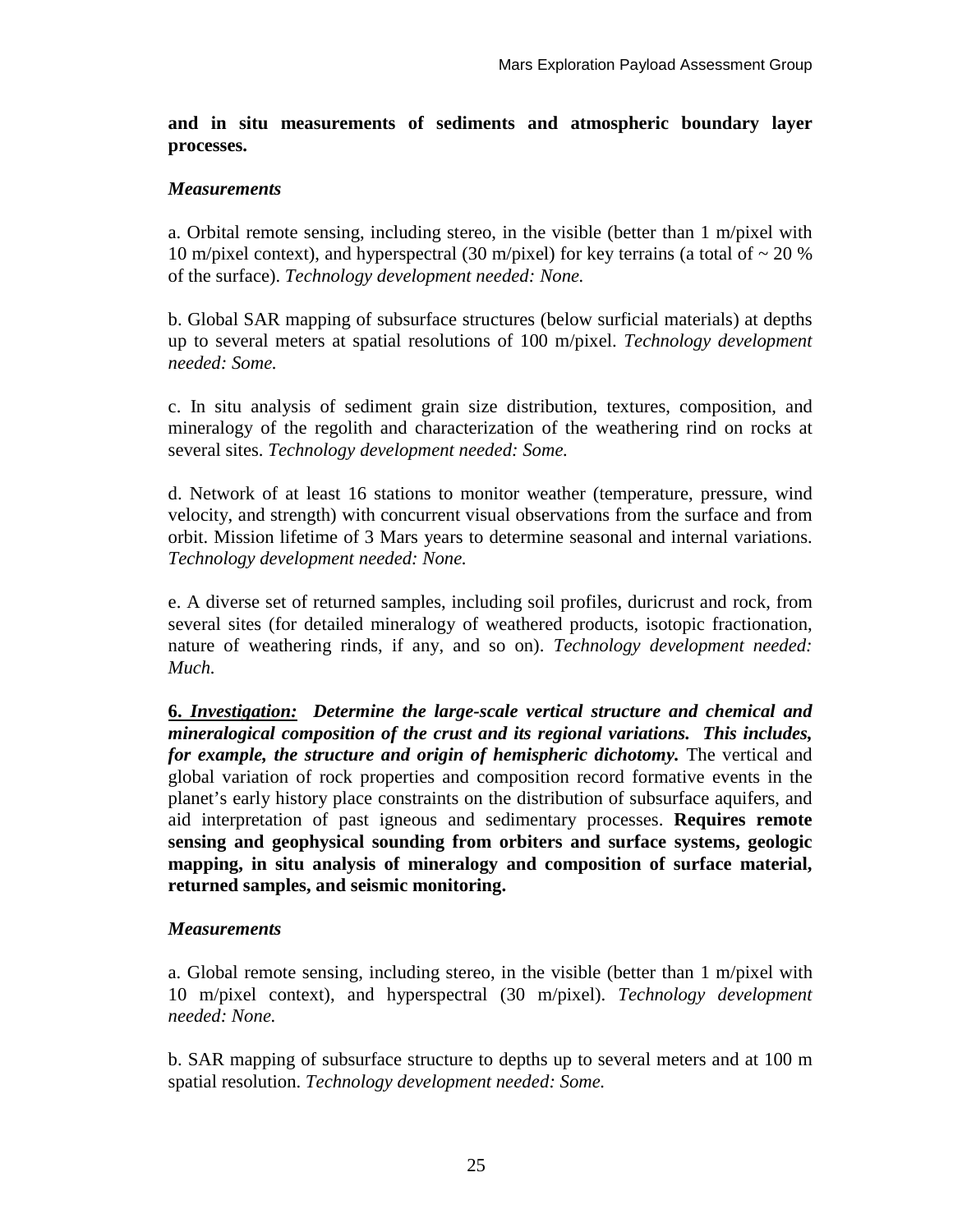c. In situ measurements of physical properties of rocks and fines for chemistry, mineralogy, petrology at several sites of diverse ages and types. *Technology development needed: None.*

d. Long-term (at least 1 Mars year) global seismic measurements using an array of broad-band (0.01 to 20 Hz) seismometers (at least 12 stations distributed in groups of at least 3, with internal spacing of 100–200 km). *Technology development needed: None.*

e. Returned samples of igneous rocks from several diverse units of different ages for detailed physical, chemical, and geologic analyses. *Technology development needed: Much.*

f. Global gravity survey to precision of 10 mgal spatial (wavelength) resolution of 175 km. This will require precision tracking at low (~200 km) altitude and application of drag compensation techniques. *Technology development needed: Some.*

g. Drilling to 1 km at one site and to  $\sim 100$  m at several sites to determine the physical properties of rocks and fines and their chemistry, mineralogy, and petrology. *Technology development needed: Much.*

h. Active seismic reflection and refraction measurements to delineate the third dimension, density, and physical properties of the crust and geological units. *Technology development needed: Some.*

i. Regional gravity surveys to precision of <1 mgal over spatial scales of tens of meters for understanding the local third dimensional geometry of the crust and geological units. *Technology development needed: Some.*

**7.** *Investigation: Document the tectonic history of the Martian crust, including present activity.* Understanding of the temporal evolution of internal processes places constraints on release of volatiles from differentiation and volcanic activity and the effect of tectonic structures (faults and fractures in particular) on subsurface hydrology. **Requires geologic mapping using global topographic data combined with high-resolution images, magnetic and gravity data, and seismic monitoring.** 

## *Measurements*

a. Global remote sensing, including stereo, in the visible (better than 1 m/pixel with 10 m/pixel context), and hyperspectral (30 m/pixel). *Technology development needed: None.*

b. Global magnetic measurements (spacing better than 50 km) to an accuracy of better than 0.5 nT at an altitude no greater than 100–120 km. *Technology development needed: Some.*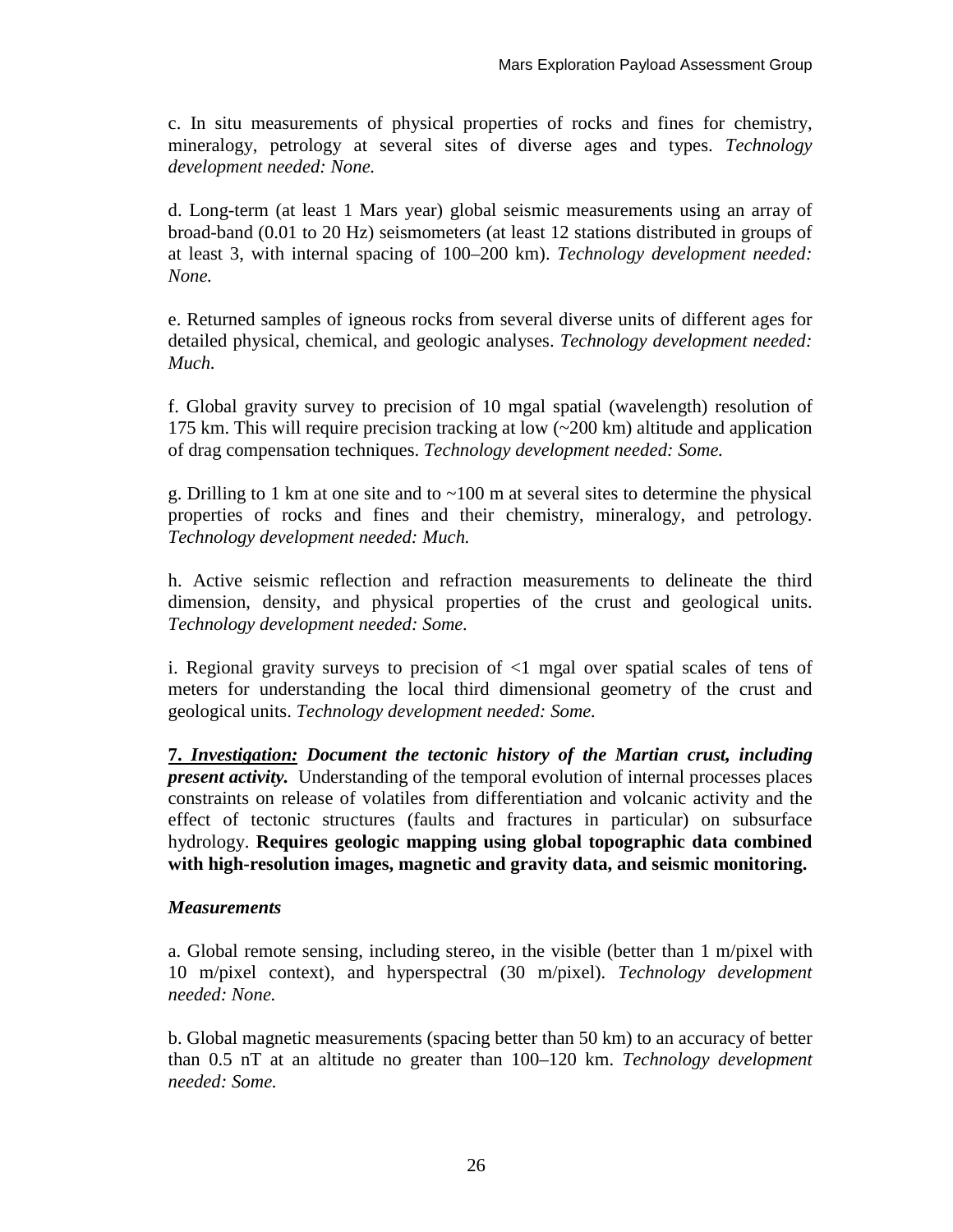c. Regional magnetic surveys in regions with substantial anomalies using aerial platforms at altitudes of 1–5 km. *Technology development needed: Much.*

d. Global gravity survey to precision of 10 mgal spatial (wavelength) resolution of 175 km. This will require precision tracking at low (~200 km) altitude and application of drag compensation techniques. *Technology development needed: Some.*

e. Regional gravity surveys to precision of <1 mgal over spatial scales of tens of meters for understanding the geometry of structural features with depth. *Technology development needed: Some.*

f. Active seismic reflection and refraction measurements to delineate the geometry (with depth) of structures and tectonic features and regions. *Technology development needed: Some.*

g. Measure crustal in situ stress and strain in drill holes using well pressurization, bore hole break outs, and down hole, well logging measurement techniques. *Technology development needed: Much.*

*8. Investigation: Evaluate the distribution and intensity of impact and volcanic hydrothermal processes through time, up to and including the present.*  Hydrothermal systems are thought to be the connected with the earliest evolution of life on the Earth. Hydrothermal systems also play an important role in the chemical and isotopic evolution of the atmosphere, and the formation of the Martian soil. Deposits from hydrothermal systems have the potential to record the history of the biosphere and crust-atmosphere interactions throughout Martian history. **Requires knowledge of the age and duration of the hydrothermal system, the heat source, and the isotopic and trace element chemistry and mineralogy of the materials deposited.** 

## *Measurements*

a. Global and detailed imaging to search for and characterize candidate volcanic and impact crater locations, including volcanoes with channels systems, and impact crater walls and central uplifts. *Technology development needed: None.*

b. In situ measurements, including traverses across hydrothermal systems present at the surface or exposed by impacts, or other erosional processes with capabilities similar to those listed under III.A.2.c. *Technology development needed: Some.*

c. Returned samples covering the range of available lithologies from at least several sites ranging from very recent to very old. *Technology development needed: Much.*

#### **B. Objective: Characterize the structure, composition, dynamics, and history of Mars' interior (investigations in priority order)**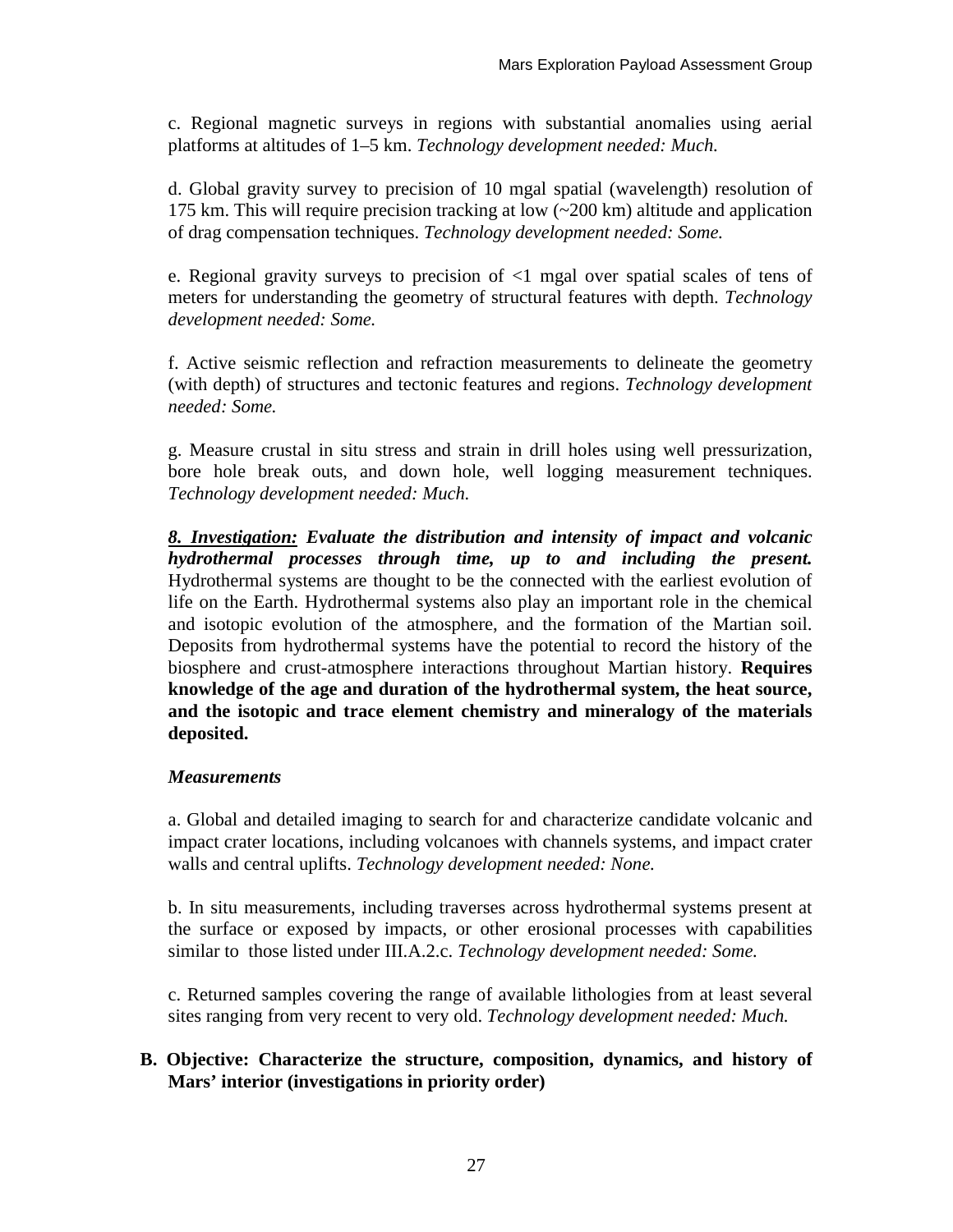**1.** *Investigation: Characterize the configuration of Mars' interior.* This is needed to understand the origin and thermal evolution of Mars and the relationships to surface evolution and release of water and atmospheric gasses. **Requires orbital and lander data.** 

## *Measurements*

a. Global gravity survey to 10 mgal precision and 175 km spatial resolution. *Technology development needed: Some.*

b. Global magnetic measurements spaced <50 km to an accuracy of 0.5 nT or better at an altitude <100-120 km. *Technology development needed: Some.*

c. Concurrent measurement of rotational dynamics from at least two landers to a precision better than 10 cm. *Technology development needed: None.*

d. Global seismic monitoring using an array of very broad-band (DC to 10 Hz) seismometers (at least 12 stations in groups of 3 with internal spacing of 100–200 km) operating for 1 Mars year. *Technology development needed: Some.*

e. Returned samples of a variety of fresh volcanic rocks from several diverse sites, including those where rocks excavated from deep within the crust by large impacts are available for sampling. *Technology development needed: Much.*

2. *Investigation:* Determine the history of the magnetic field. Evidence that Mars had a magnetic field early in its history has important implications for the retention of its early atmosphere and for the shielding of the surface from incoming radiation and the possible evolution of life. **Requires orbiter in eccentric orbit or low-altitude platform.**

#### *Measurements*

a. Global magnetic measurements (spacing  $<$  50 km) to an accuracy of better than 0.5 nT from an altitude <100–120 km. *Technology development needed: Some.*

b. Regional magnetic surveys in areas with a large remanent signature using aerial platforms at altitudes of 1–5 km. *Technology development needed: Some.*

c. Samples of a variety of volcanic rocks of different ages from different sites, the sampling being performed such that knowledge of the orientation of the samples is preserved. *Technology development needed: Much.*

d. Long-term (at least 1 Mars year) global seismic measurements using an array of broad-band (0.01 to 20 Hz) seismometers (at least 12 stations distributed in groups of at least 3, with internal spacing of 100–200 km). *Technology development needed: Much.*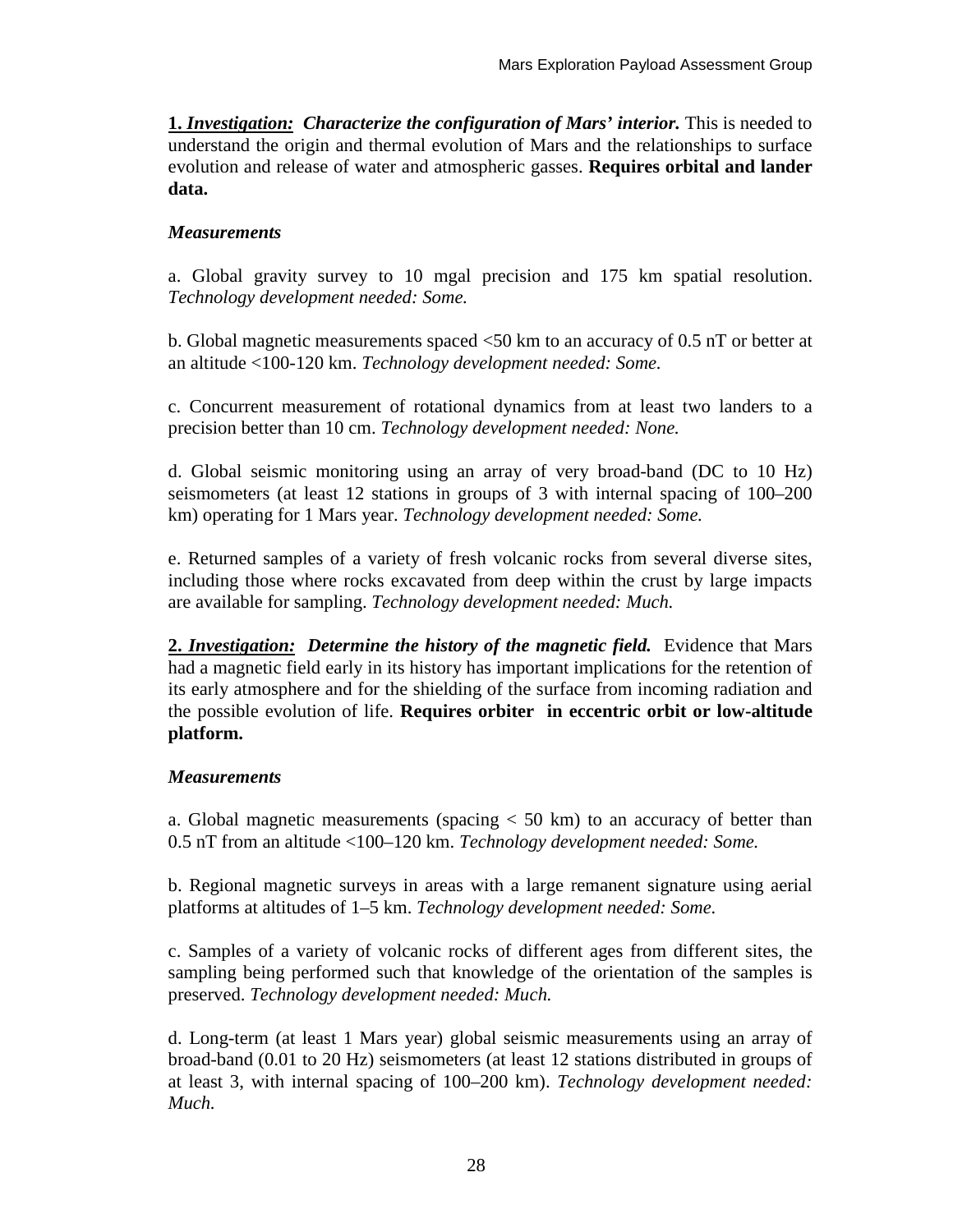**3.** *Investigation: Determine the chemical and thermal evolution of the planet.* Knowledge of the thermal evolution places constraints on the composition, quantity, and rate of release of volatiles (water and atmospheric gasses) to the surface. **Requires measurements from orbiter and lander.** 

## *Measurements*

a. Global gravity survey to 10 mgal precision and 175 km spatial resolution. *Technology development needed: Some.*

b. Global magnetic measurements spaced <50 km to an accuracy of 0.5 nT or better at an altitude <100–120 km. *Technology development needed: Some.*

c. Concurrent measurement of rotational dynamics from at least two landers to a precision better than 10 cm. *Technology development needed: None.*

d. Global seismic monitoring using an array of very broad-band (DC to 10 Hz) seismometers (at least 12 stations in groups of 3 with internal spacing of 100–200 km) operating for 1 Mars year. *Technology development needed: Some.*

e. In situ heat flow measurements to a precision of 5 mW/m<sup>2</sup> for at least 3 sites representing highland crust, lowlands, and recent volcanism. *Technology development needed: Much.*

f. Returned samples of a diverse array of igneous rocks of different ages. *Technology development needed: Much.*

## **GOAL IV: PREPARE FOR HUMAN EXPLORATION**

## **A. Objective: Acquire Martian environmental data sets (priority order of investigations under review)**

*1. Investigation: Determine the radiation environment at the Martian surface and the shielding properties of the Martian atmosphere.* The propagation of high-energy particles through the Martian atmosphere must be understood, and the measurement of secondary particles must be made at the surface to determine the buffering (or amplifying) effects of the Martian atmosphere, and the backscatter effects of the regolith. **Requires simultaneous monitoring of the radiation in Mars' orbit and at the surface***,* **including the ability to determine the directionality of the neutrons at the surface.**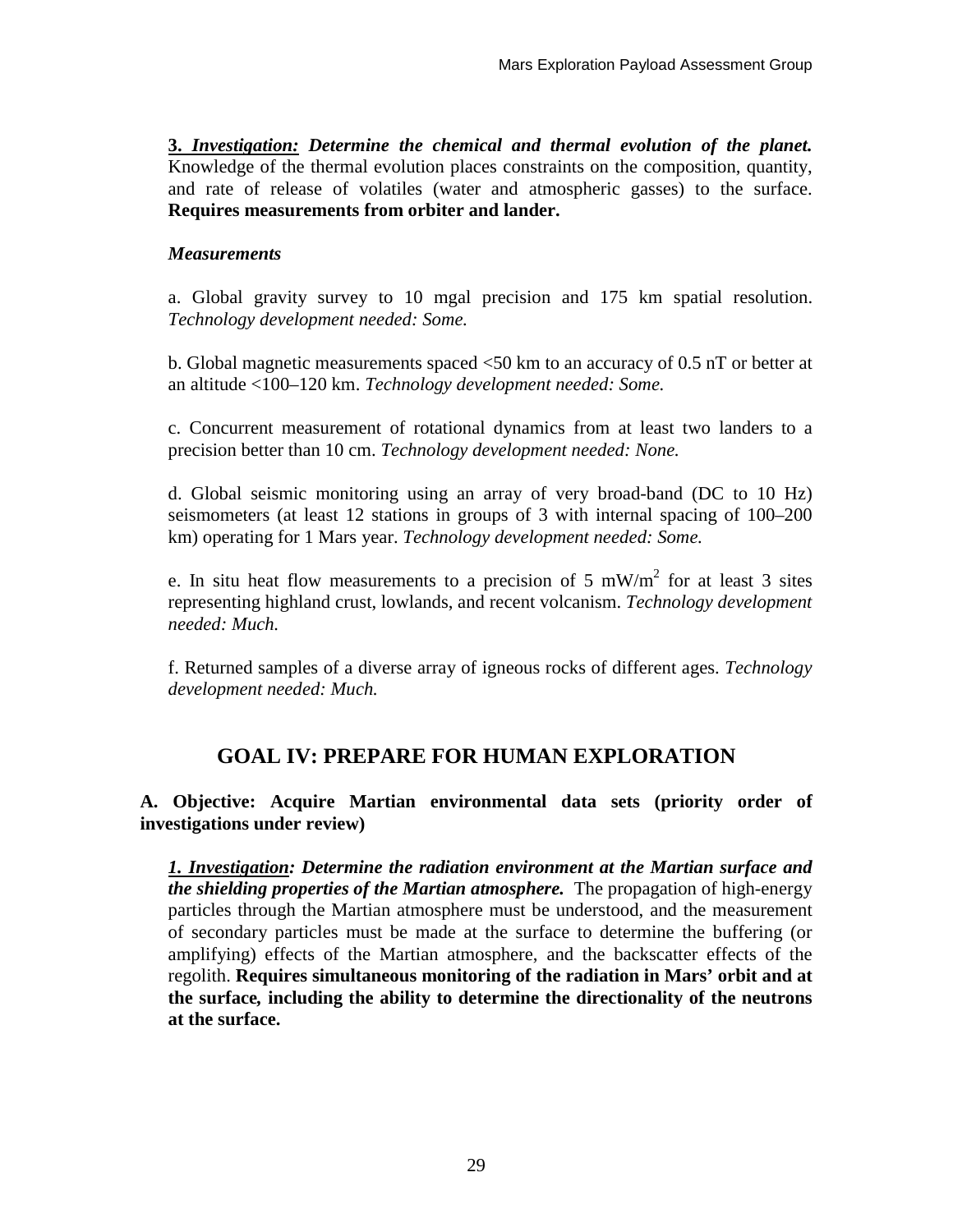a. Measure charged particle spectra, at the surface and in orbit, accumulated absorbed dose and dose rate in tissue as a function of time over time, particularly at solar maximum and solar minimum. *Technology development needed: Some.*

b. Determine the radiation quality factor, determine the energy deposition spectrum from 0.1 keV/ $\mu$ m to 1500 keV/ $\mu$ m, and separate the contributions of protons, neutrons, and HZE particles to these quantities. *Technology development needed: None.*

c. Measure neutron energy spectrum from 100 keV to 50 MeV or above. The ability to obtain information on the source of the neutrons (depth in soil, atmosphere) is a strongly desirable feature and therefore provisions for assessing direction of incidence of the neutrons are required. *Technology development needed: Some.*

d. Simultaneous surface and orbital measurements are required to determine the shielding component of the atmosphere. *Technology development needed: Some.*

e. Simultaneously measure the atmospheric pressure at the surface of Mars and the atmospheric dust loading. *Technology development needed: Some.* 

f. Measure the natural radioactivity of the planet's surface materials (soil and rocks). *Technology development needed: None.*

*2. Investigation: Characterize the chemical and biological properties of the soil and*  dust. Toxicity and reactivity needed to develop hazard mitigation strategies to ensure safety of human explorers on the Martian surface. Requires in situ experiments. If in situ experiments cannot achieve adequate levels of risk characterization, returned samples will be required. The requirements can and may have to be met through sample studies on Earth. Earth sample return provides significant benefits to HEDS technology development programs.

## *Measurements*

a. In situ determination of the toxic trace elements and mineral species including, but not limited to, As, Be, Cd, Cl, F, and Pb. *Technology development needed: Some.*

b. Determine the toxic and genotoxic potential of dust and soil to biological cell analogs (enzymes, lipids, nucleic acids, etc.), to identify reactivity of quasi-cellular systems from which the potential for acute toxicity for human explorers could be inferred. *Technology development needed: Some.*

c. Determine the chemical reactivities with a sensitivity of ppm (of particular interest are changes in the reactivities upon heating, with exposure to humidity, and with emphasis on the identification and volatility of the gases evolved) and up to a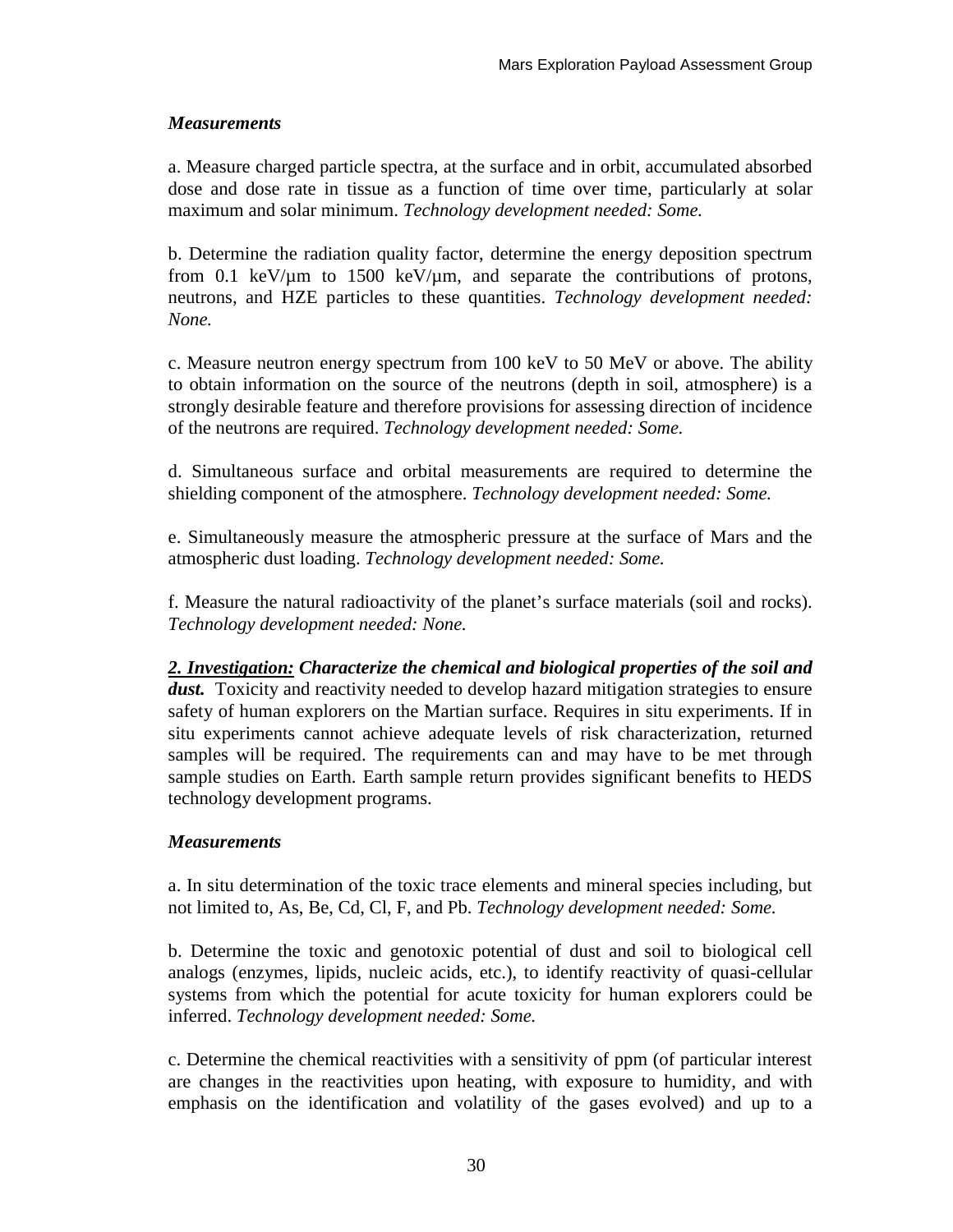maximum depth of 150 cm. Understand the solubility in water of Martian soil (total weight loss after water is equilibrated with the soil), the before and after composition of the soil, and the composition of the aqueous phase in equilibrium with Martian soil. *Technology development needed: Much.*

d. Determine the depth of the superoxidation zone at several locations. *Technology development needed: Much.*

e. In situ sensors or analytical tools to determine the content of carbon and complex organic compounds in wind-blown dust, surface soil, and materials from secluded environments to a sensitivity of 10 ppm. *Technology development needed: Much.* 

f. Biohazard assessment. *Technology development needed: Much.*

g. Determine physical properties (size, shape, hardness, adhesion) of representative dust samples: *Technology development needed: Some.* 

*3. Investigation: Understand the distribution of accessible water in soils, regolith, and Martian groundwater systems.* Water is a principal resource to humans. **Requires geophysical investigations, subsurface drilling, and in situ sample analysis.**

## *Measurements*

a. Map the Martian subsurface for ice and liquid water reservoirs. *Technology development needed: Much.*

b. Measure the vertical distribution (and ultimately comprehensive 3-dimensional subsurface maps) of permafrost, water ice and liquid water with a vertical resolution of ~ 10 m at selected sites. *Technology development needed: Much.*

c. Determine the adsorbed and bound water content of soil samples from several provenances (air-borne dust, surface fines, sand dunes) with precision of  $\pm$  10% down to levels of 0.1%. Determine the release temperature of water over the range  $0^{\circ}C-$ 600ºC. *Technology development needed: Much.*

*4. Investigation: Measure atmospheric parameters and variations that affect atmospheric flight.* Pressure and density versus altitude, temporal and spatial variations. **Requires instrumented aeroentry shells or aerostats.**

## *Measurements*

a. Measure and record pressure versus altitude, and temperature for all Mars entry vehicles during the E/D/L phase of the mission. *Technology development needed: Some.*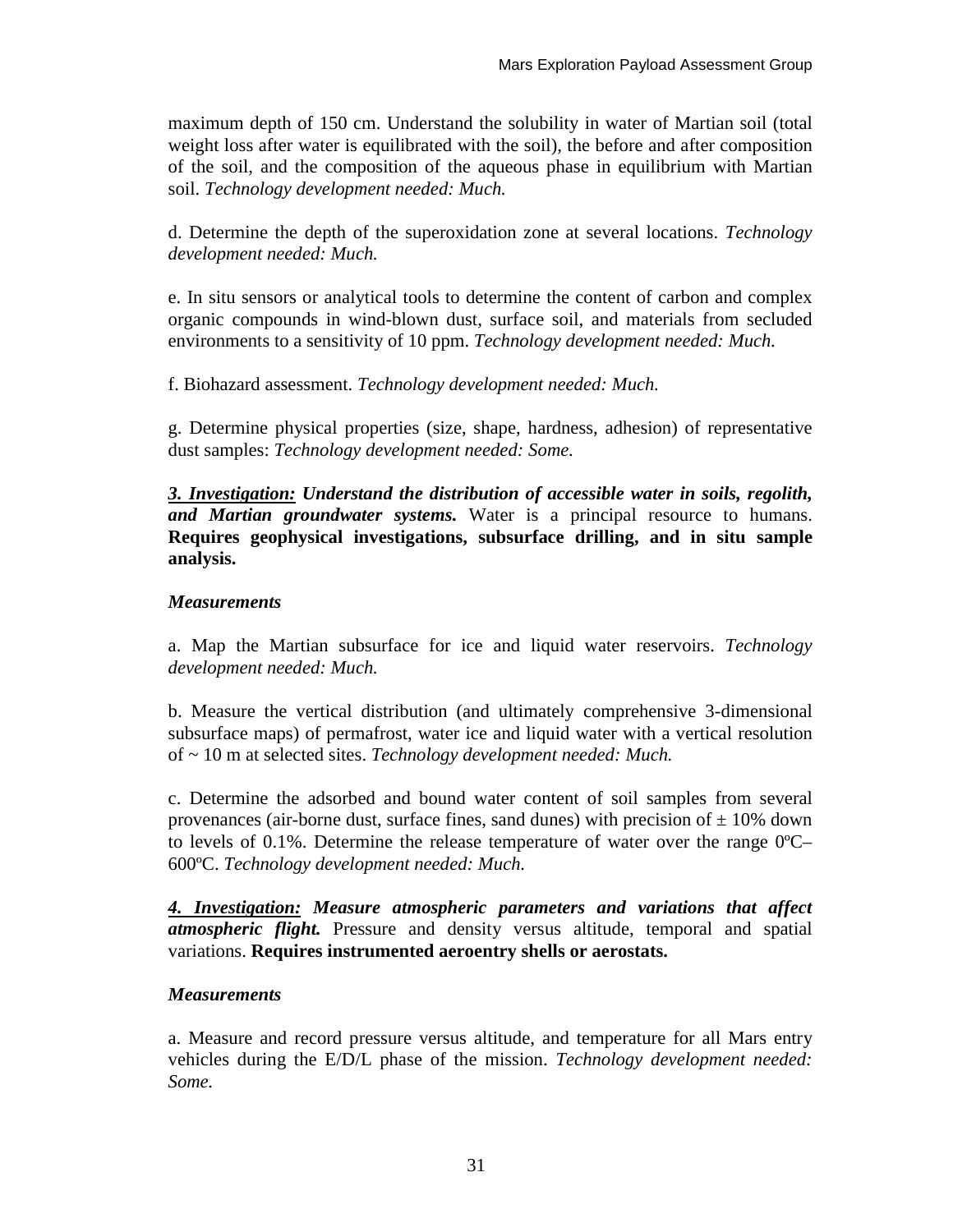b. Measure basic surface meteorology: temperature, pressure, wind speed and direction at different sites. *Technology development needed: Some.*

c. Monitor global weather patterns from orbit. *Technology development needed: None.*

d. Measure the frequency and magnitude of dust storms at selected surface locations; characterize the processes active in these storms in terms of the associated wind speeds, pressure changes, atmospheric dust loading. *Technology development needed: None.*

e. Detect local atmospheric vorticity in terms of frequency of local "dust devil" development, quantity of dust lofted, associated wind speeds, and pressure differentials. *Technology development needed: None.*

*5. Investigation: Determine electrical effects in the atmosphere.* Needed to understand the role of electrical discharge, electrostatic effects, etc., in atmospheric processes, including dust-raising and potential hazards to surface operations**. Requires experiments on a lander.**

## *Measurements*

a. Measure the electrical properties of dust in the atmosphere and observe the consequences of dust electrification. *Technology development needed: Much.*

b. Determine the atmospheric electrification due to turbulent motion in dust clouds and dust storms; determine the population of atmospheric ions and whether there is a diurnal variation; determine what types of discharges occur on Mars. *Technology development needed: Much.*

c. Determine the electrostatic charge state (magnitude, sign, and longevity of charges) for both aerosols and soil particles up to 100 microns. *Technology development needed: Much.*

d. Determine Paschen curves (electrical breakdown in gases) for Mars as a function of temperature, pressure, wind, dust load in atmosphere, and season for meteorological use and as a tool for designing and safeguarding equipment for Mars exploration. *Technology development needed: Some.*

*6. Investigation: Measure the engineering properties of the Martian surface.*Soil and surface engineering data (bearing strength, angle of repose, geoelectric properties, etc.) **Requires in situ measurements at selected sites.**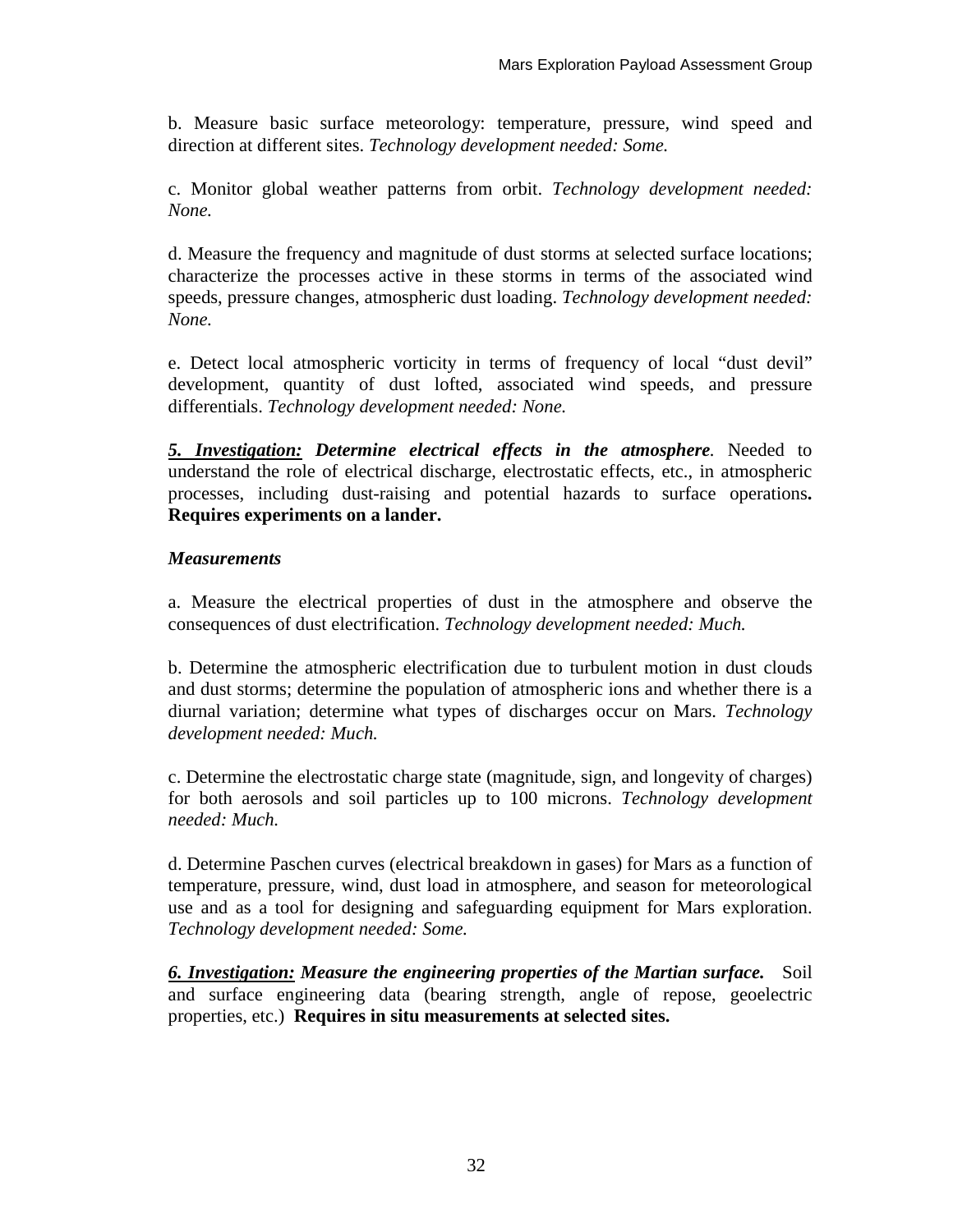a. Measure soil bearing strength and surface penetration resistance. *Technology development needed: None.*

b. Measure soil cohesion and angle of repose. *Technology development needed: None.*

c. Measure soil magnetic and electrostatic properties (adhesion potential, strength of adhesion, and character of the charge). *Technology development needed: Some.*

d. Measure surface temperature and touch temperature of surface features. *Technology development needed: None.*

e. Measure surface heat capacity. *Technology development needed: None.*

f. Measure surface albedo. *Technology development needed: None.*

g. Measure surface thermal conductivity/insulation properties. *Technology development needed: Some.*

h. Determine the particle size and distribution, in the range 0.01 to 10.0 microns (0.01 to about 10 cm surface depth), with higher emphasis on particles much smaller than 1.0 micron. *Technology development needed: Some.*

i. Determine the total columnar suspended load of dust in the atmosphere. *Technology development needed: Some.* 

j. Measure average surface sink temperature. *Technology development needed: Some.*

k. Determine soil and dust chemical composition. *Technology development needed: Some.*

l. Measure the conductivity, resistivity, dielectric constant, and piezoelectric properties of the subsurface to a depth of 10 m as a function of latitude, time of year, and geological environment. *Technology development needed: Some.*

m. Measure subsurface distribution of ground ice. *Technology development needed: Some.*

*7. Investigation: Determine the radiation shielding properties of the Martian regolith.* Soil and dust from the Martian surface offer a readily available source of shielding material for surface crews. The thickness of the required regolith cover will depend upon the measured shielding properties. **Requires an understanding of the regolith composition, a lander with the ability to bury sensors at various depths up to a few meters. Some of the in situ measured properties may be verified with a returned sample.**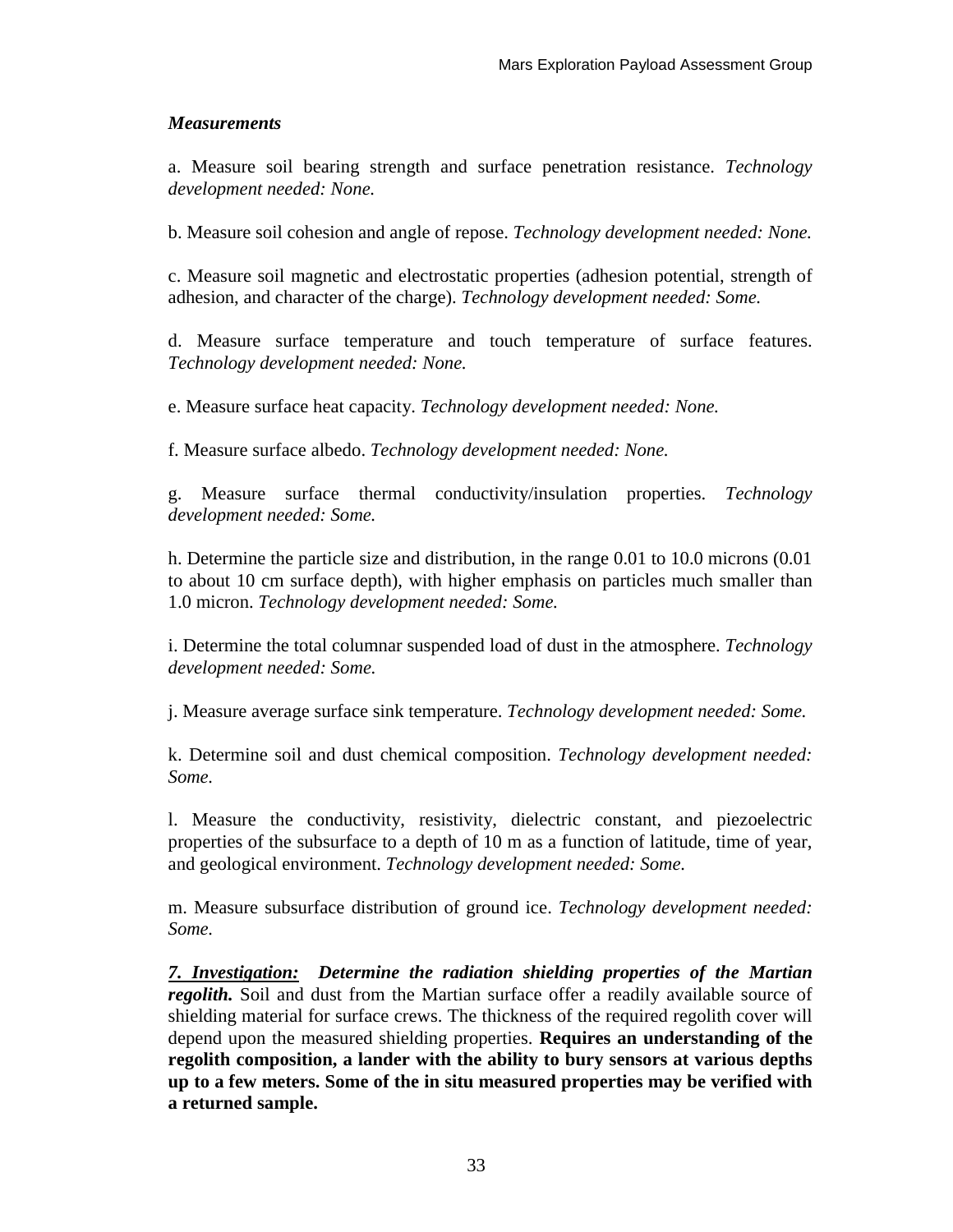Determine the radiation shielding characteristics of Martian regolith as a function of cover depth. Radiation sensors would be placed under various depth of regolith cover, and their readings correlated with an unburied sensor. *Technology development needed: Much.* 

*8. Investigation: Measure the ability of Martian soil to support plant life.* Determine the ability of the indigenous soil to support life, such as plant growth, for future human missions. **Requires in situ measurements and process verification.** 

## *Measurements*

Conduct in situ process verification of plant growth experiment through full plant growth, seed and re-germination cycle. *Technology development needed: Much.*

*9. Investigation: Characterize the topography, engineering properties, and other environmental characteristics of candidate outpost sites.*Site certification for human outposts requires a set of data about the specific site that can best be performed by surface investigations. Specific measurements are listed in other investigations.

*10. Investigation: Determine the fate of typical effluents from human activities (gases, biological materials) in the Martian surface environment.*

## *Measurements*

a. Determine the rate of reaction of typical materials exposed to the Martian environment. *Technology development needed: Much.*

b. Monitor the rate of dispersion of analog materials in the Martian environment. *Technology development needed: Much.*

## **B. Objective: Conduct in situ engineering science demonstrations (priority order of investigations under review)**

*1. Investigation: Demonstrate terminal phase hazard avoidance and precision landing.* Necessary to decrease the risks associated with soft landing, and to enable pinpoint landing. **Requires flight demonstration during terminal descent phase.** 

## *Measurements*

a. Demonstrate terrain recognition systems (e.g., LIDAR)

b. Utilize hazard avoidance algorithms during terminal descent.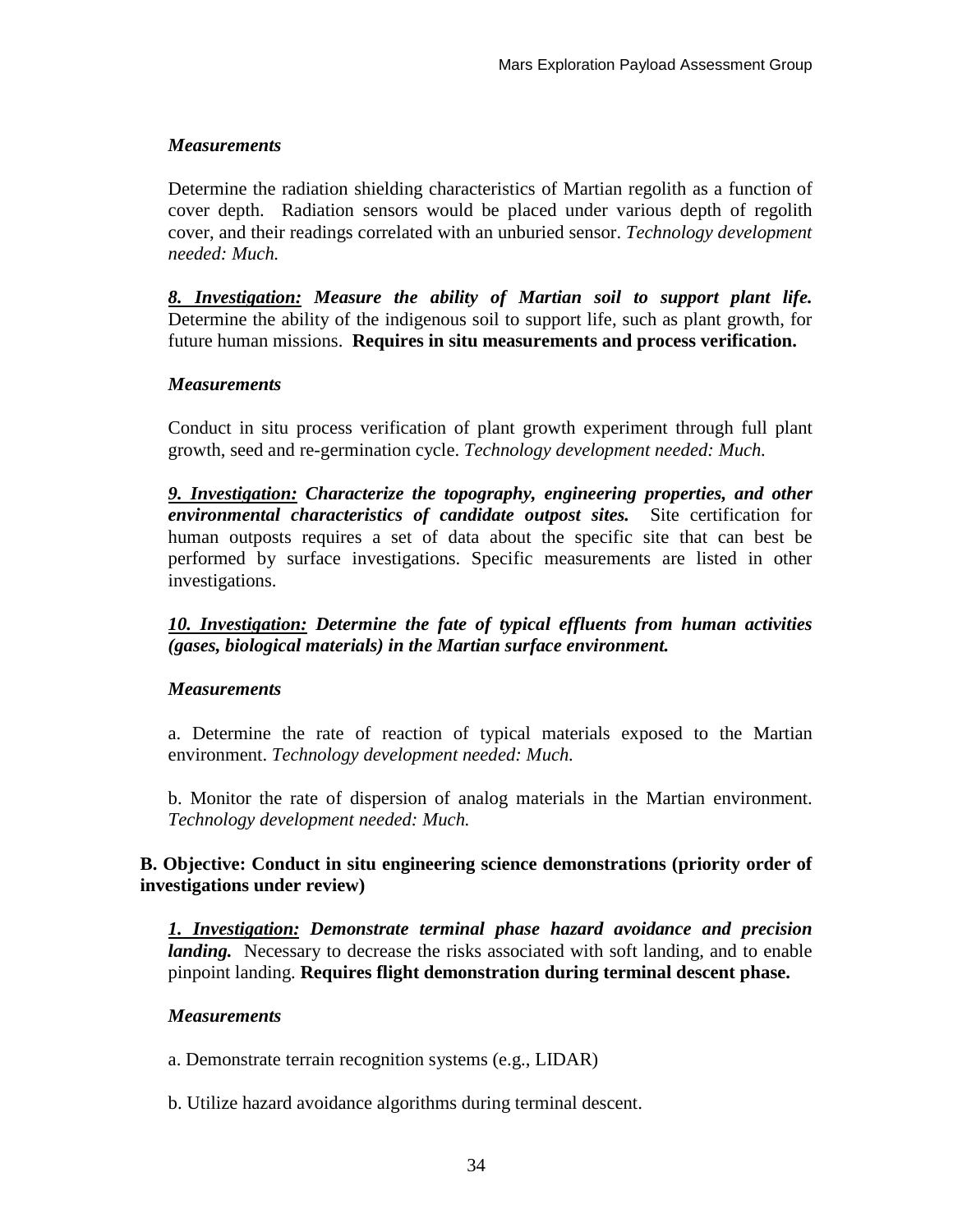c. Demonstrate controlled terminal descent and soft landing.

*2. Investigation: Demonstrate mid-L/D aeroentry/aerocapture vehicle flight.* Mid-L/D (0.4–0.8) aeroentry shapes will be required as payload masses increase. Mid-L/D aeroassist increases landed vehicle performance and landing precision. **Requires wind tunnel testing and flight demonstration during aeroentry phase of the mission.**

#### *Measurements*

a. Flight test slender body, mid L/D (0.4–0.8) aeroentry shapes.

b. Achieve and verify an actual horizontal position error at parachute deployment of  $\pm 10$  km or less. This value includes an entry aero-maneuvering control error goal of  $\pm 2$  km error, the Mars approach phase navigation error, map tie errors, parachute deployment variables, etc.

c. Use approach navigation that provides control of the flight path angle at the defined entry interface to  $\pm 0.5$  deg or less and pre-entry knowledge of  $\pm 0.1$  deg or less.

d. provide control to remain well within the expected control authority of the entry aero-maneuvering system and the knowledge is needed to provide initiation of the entry aero-maneuvering system IMU.

e. The ability to obtain this approach navigation performance with radio navigation depends on selection of a low-latitude landing site location (latitude between 30 deg N and 30 deg S). High-latitude sites would require optical approach navigation.

f. Reconstruct the entry trajectory (after the fact) to an accuracy of  $\pm 1$  km or better to provide verification of the entry aero-maneuvering system performance.

g. Demonstrate aerocapture maneuver in the Martian atmosphere at speeds within the envelope for human missions (5.7–8.7 km/sec in reference mission).

h. Collect vehicle attitude, trajectory, guidance and control system performance data, and free stream conditions for entire aeropass (atmospheric entry through heat shield ejection).

i. Collect heatshield performance for use in CO2 chemistry model validation, predictions of aerothermal loads and thermal protection system response.

j. Collect temperatures at selected points within and on heat shield.

k. Collect pressure at selected points on the body.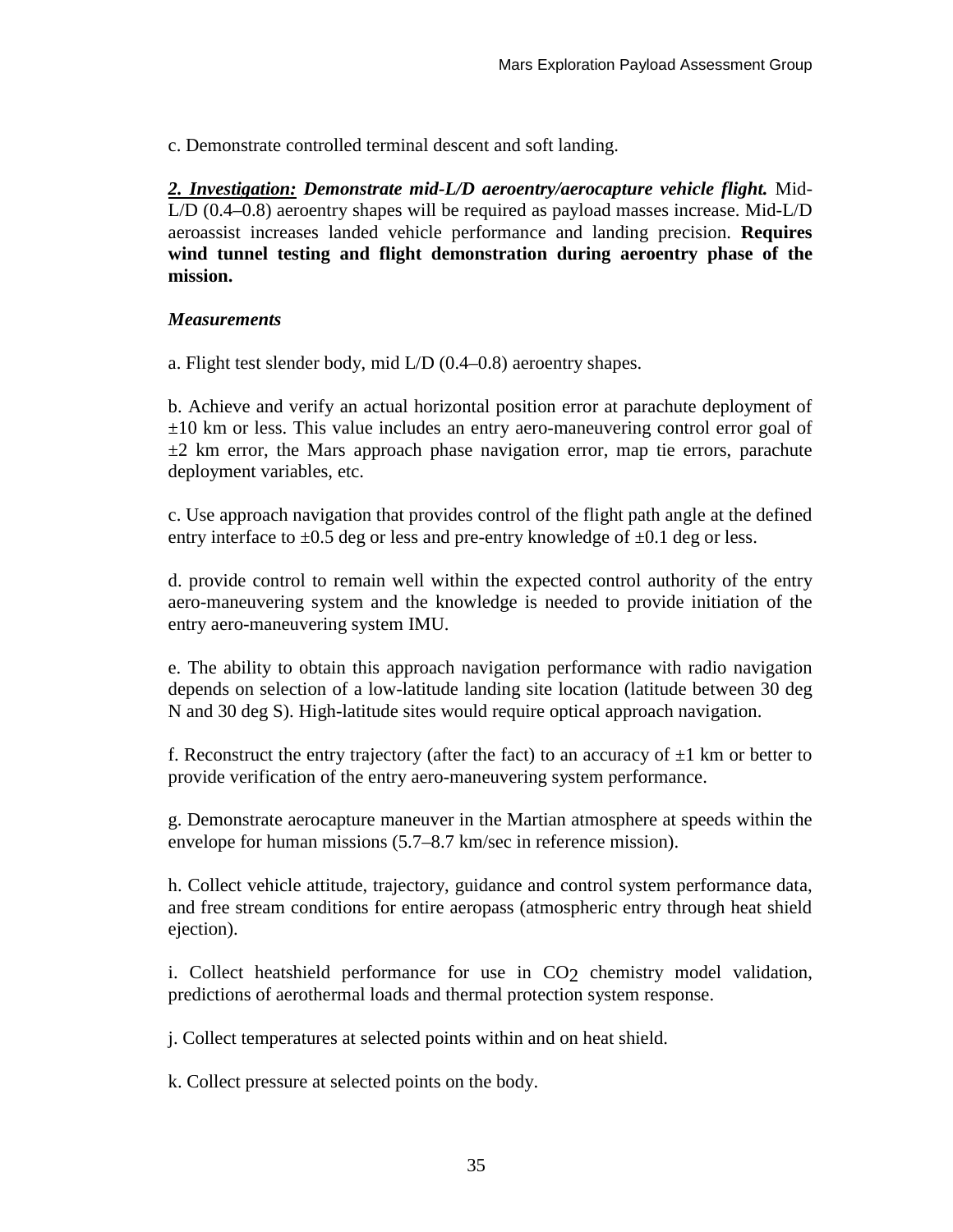l. Validation of flight trajectory determination vs. prediction, including aerodynamic predictions and atmospheric modeling.

m. Analysis of the performance of the guidance and control system, including sensors, attitude control system, and CPU.

*3. Investigation: Demonstrate high-Mach parachute deployment and performance.* Higher-ballistic-coefficient entry vehicles will be result from flying more massive landers. This will result in higher parachute deploy speeds, which are beyond the qualification of current parachute systems. **Requires high-altitude Earth-based testing and flight demonstration during Mars entry phase.**

#### *Measurements*

a. Demonstrate and qualify parachute deploy in an expanded velocity regime (up to  $M = 3.0$ ).

b. Demonstrate parachute deploy characteristics in the flow field trailing a mid-L/D aeroentry vehicle.

*4. Investigation: Demonstrate in situ propellant (methane, oxygen) production (ISPP) and in-situ consumables production (ISCP) (fuel cell reagents, oxygen, water, buffer gases).* Components that directly interact with the Martian environment should be evaluated in a relevant environment to determine their performance. Endto-end performance may be evaluated by acquisition of local resources, processing, storage, and use of end products**. Requires process verification with in situ experiments.** 

## *Measurements*

a. Demonstrate the intake and adsorption of carbon dioxide from the Martian atmosphere.

b. Demonstrate thermal management concepts of heat transfer between the components of the ISPP plant as well as to the outside environment.

c. Monitor the performance degradation characteristics of advanced solar array and radiator concepts operated in the actual Mars environment.

d. Evaluate the functionality of electrostatically removing accumulated dust off the solar array.

e. Understand the characteristics of zirconia cells to generate propellant-grade oxygen.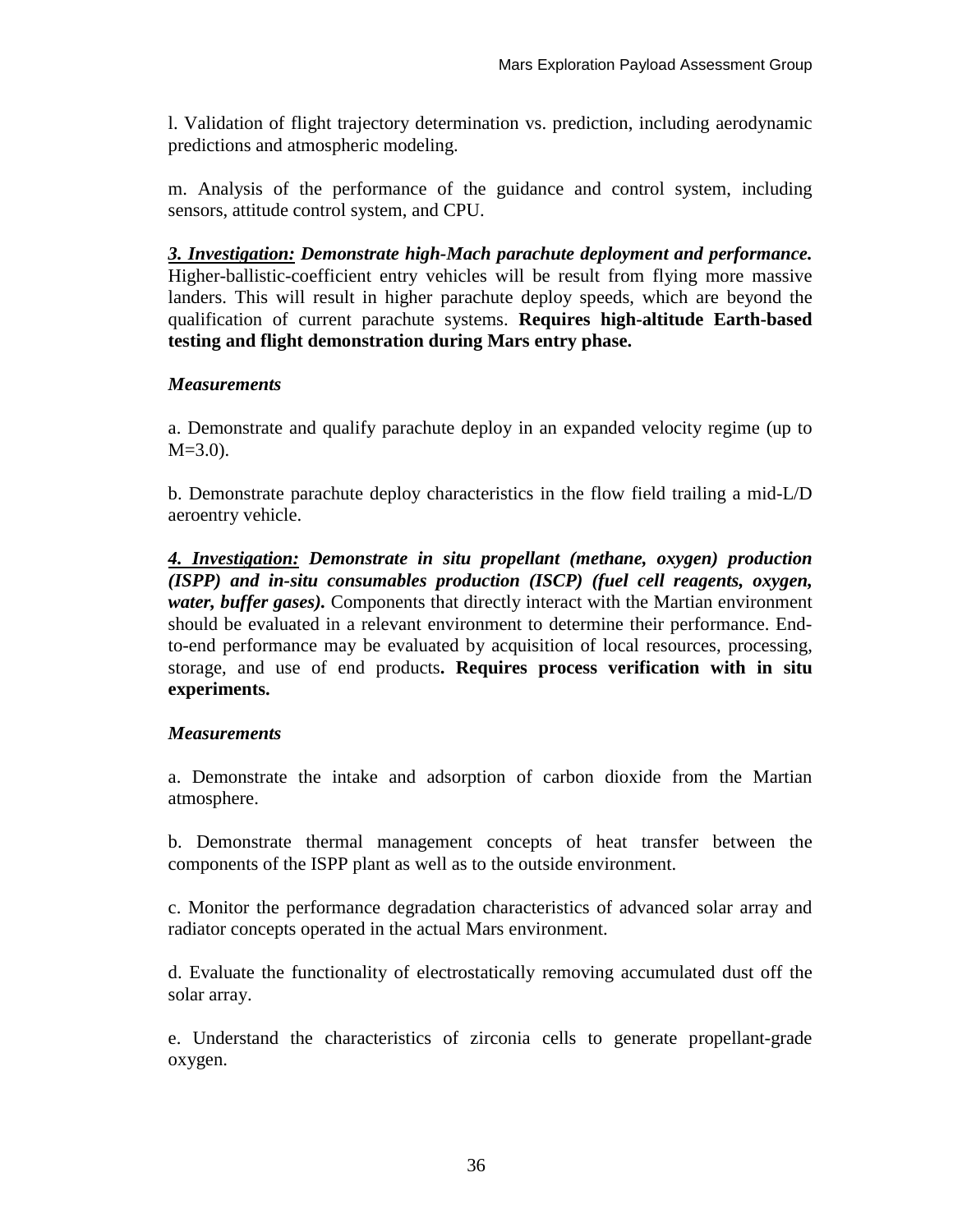f. Demonstrate "end-to-end" system-level operation of ISPP and ISCP processes, including acquisition of resources, chemical processing, storage of products, and demonstration-level use of the products.

g. Demonstrate ISCP, such as buffer gas (nitrogen and argon) or water extraction.

*5. Investigation: Access and extract water from the atmosphere, soils, regolith, and Martian groundwater systems.* Water is a principal resource. Requires in situ operations to determine hydrologic characteristics of aquifers and aquicludes. **Requires subsurface drilling.**

## *Measurements*

a. Demonstrate autonomous drilling operations on the Martian surface.

b. Demonstrate progressively deeper drilling, beginning with pilot drill demonstrations to tens of meters, and concluding with depths corresponding to subsurface aquifers.

c. Demonstrate extraction of water from subsurface aquifers.

d. Demonstrate the extraction of water from Martian permafrost layers.

e. Demonstrate the ability to extract potentially useful quantities of water from the atmosphere.

f. Demonstrate the extraction of water from Martian regolith (hydrated minerals).

*6. Investigation: Demonstrate deep drilling.* The Martian subsurface will provide access to potential resources (e.g., water) as well as providing access to valuable scientific samples. **Requires landed demonstration.**

## *Measurements*

a. Demonstrate autonomous drilling operations on the Martian surface.

b. Demonstrate progressively deeper drilling, beginning with pilot drill demonstrations to 10's of meters, and concluding with depths corresponding to subsurface aquifers.

## **C. Objective: Emplace infrastructure for (future) missions (priority order of investigations under review)**

*1. High-capacity power systems* to support ISPP activities in support of robotic sample return missions and eventual human support.